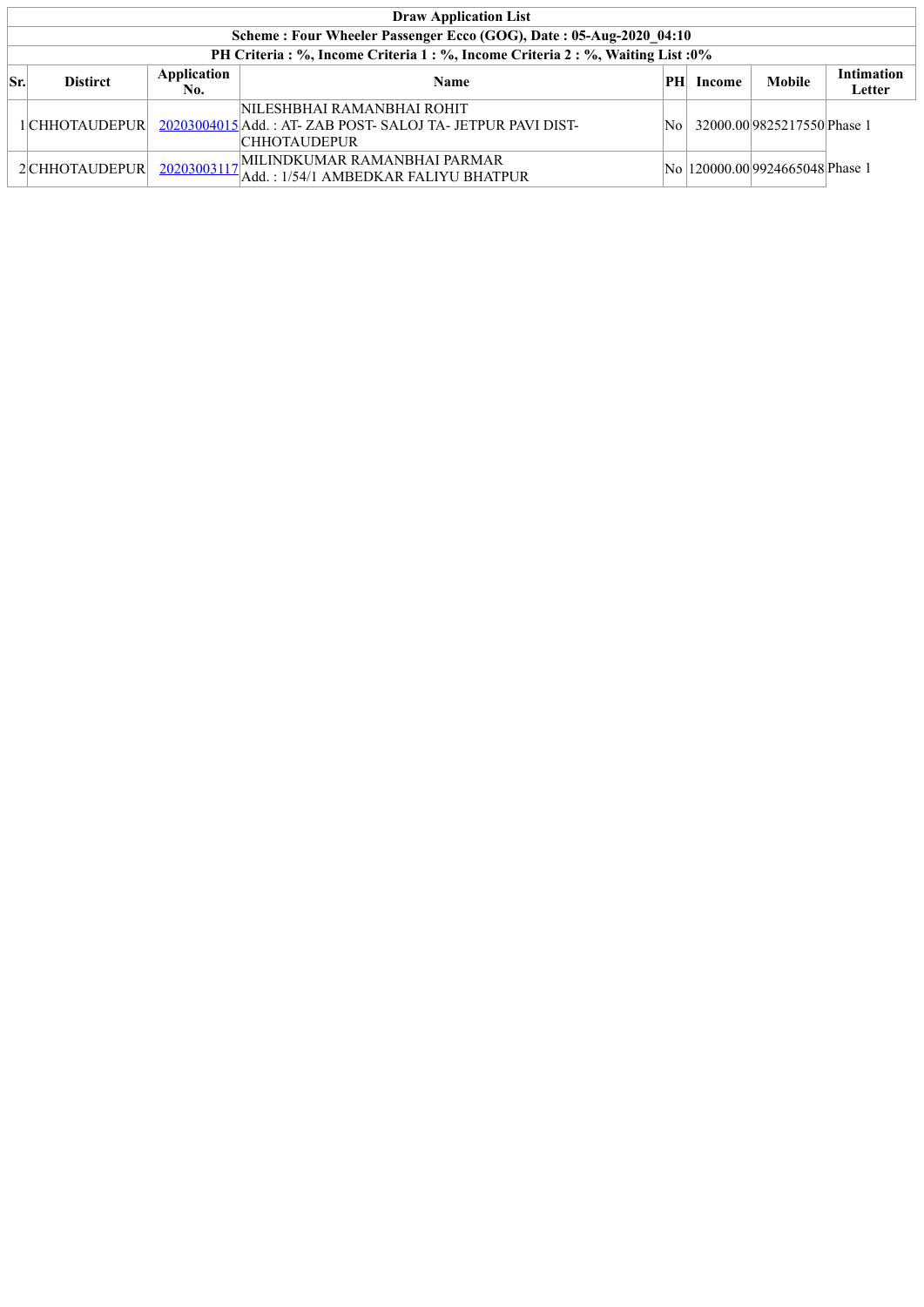| <b>Draw Application List</b>                                                     |                                                     |                                                                                                   |  |                  |  |                          |  |  |  |  |
|----------------------------------------------------------------------------------|-----------------------------------------------------|---------------------------------------------------------------------------------------------------|--|------------------|--|--------------------------|--|--|--|--|
| Scheme: Four Wheeler Passenger Ecco (GOG), Date: 05-Aug-2020 04:10               |                                                     |                                                                                                   |  |                  |  |                          |  |  |  |  |
| PH Criteria : %, Income Criteria 1 : %, Income Criteria 2 : %, Waiting List : 0% |                                                     |                                                                                                   |  |                  |  |                          |  |  |  |  |
|                                                                                  | $\left \mathbf{Sr}\right $ Distirct Application No. | <b>Name</b>                                                                                       |  | <b>PH</b> Income |  | Mobile Intimation Letter |  |  |  |  |
| $1 $ <b>BOTAD</b>                                                                |                                                     | $\frac{20203002576}{\text{Add: NAVO VANKARVAS, BOTAD}} \text{No} \times 374295000 \text{Phase 1}$ |  |                  |  |                          |  |  |  |  |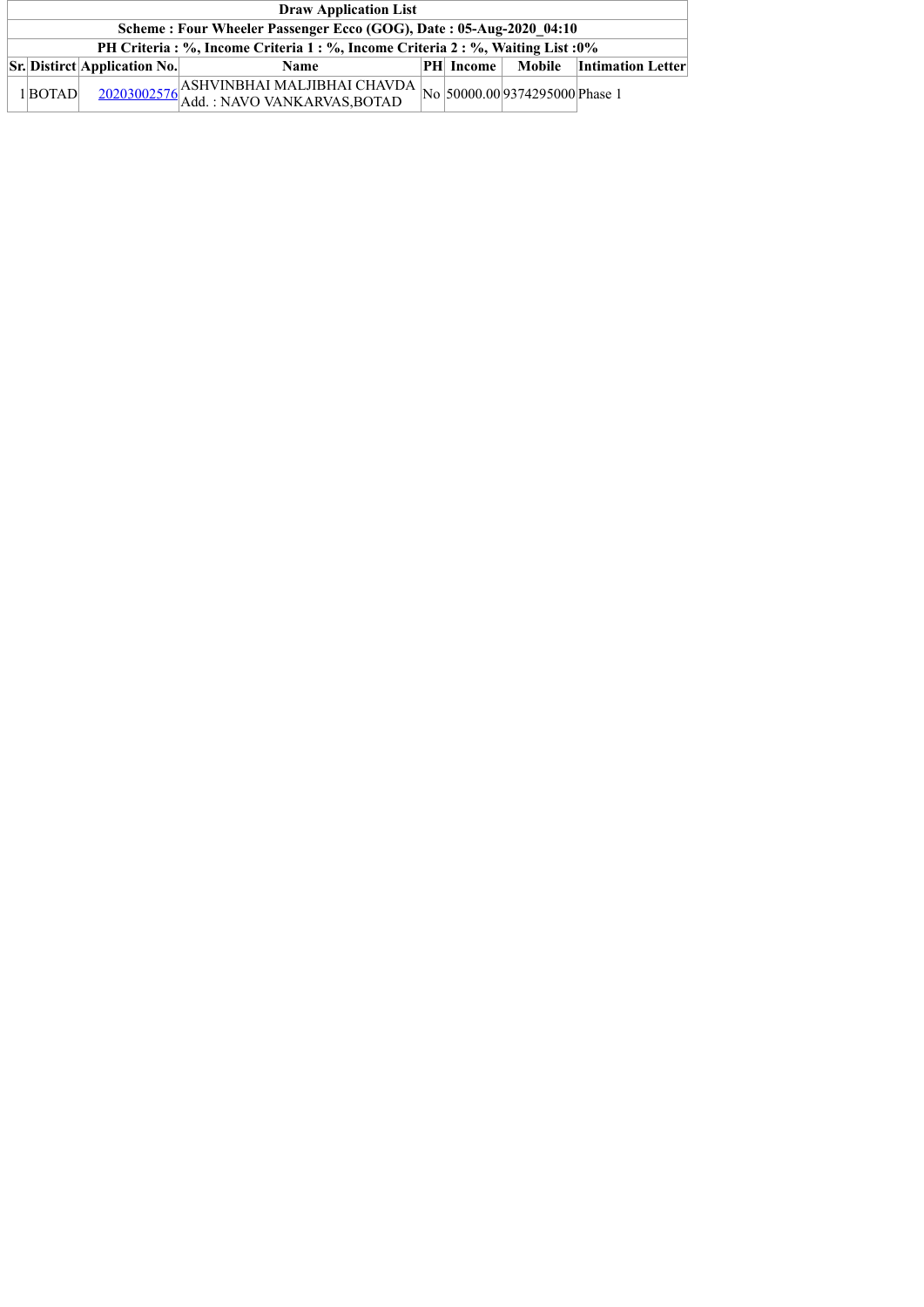|           | <b>Draw Application List</b>                                                     |                         |                                                                                        |  |                  |                                |                          |  |  |  |  |  |
|-----------|----------------------------------------------------------------------------------|-------------------------|----------------------------------------------------------------------------------------|--|------------------|--------------------------------|--------------------------|--|--|--|--|--|
|           | Scheme: Four Wheeler Passenger Ecco (GOG), Date: 05-Aug-2020 04:10               |                         |                                                                                        |  |                  |                                |                          |  |  |  |  |  |
|           | PH Criteria : %, Income Criteria 1 : %, Income Criteria 2 : %, Waiting List : 0% |                         |                                                                                        |  |                  |                                |                          |  |  |  |  |  |
| $\rm Sr.$ | <b>Distirct</b>                                                                  | $\Delta$ pplication No. | <b>Name</b>                                                                            |  | <b>PH</b> Income | Mobile                         | <b>Intimation Letter</b> |  |  |  |  |  |
|           | $1$ MAHISAGAR                                                                    |                         | $\frac{20203002677}{\text{Add.}: \text{AT PO JUNABHALADA TA LUNAWADA DIST MAHISAGAR}}$ |  |                  | No 45000.00 9537930572 Phase 1 |                          |  |  |  |  |  |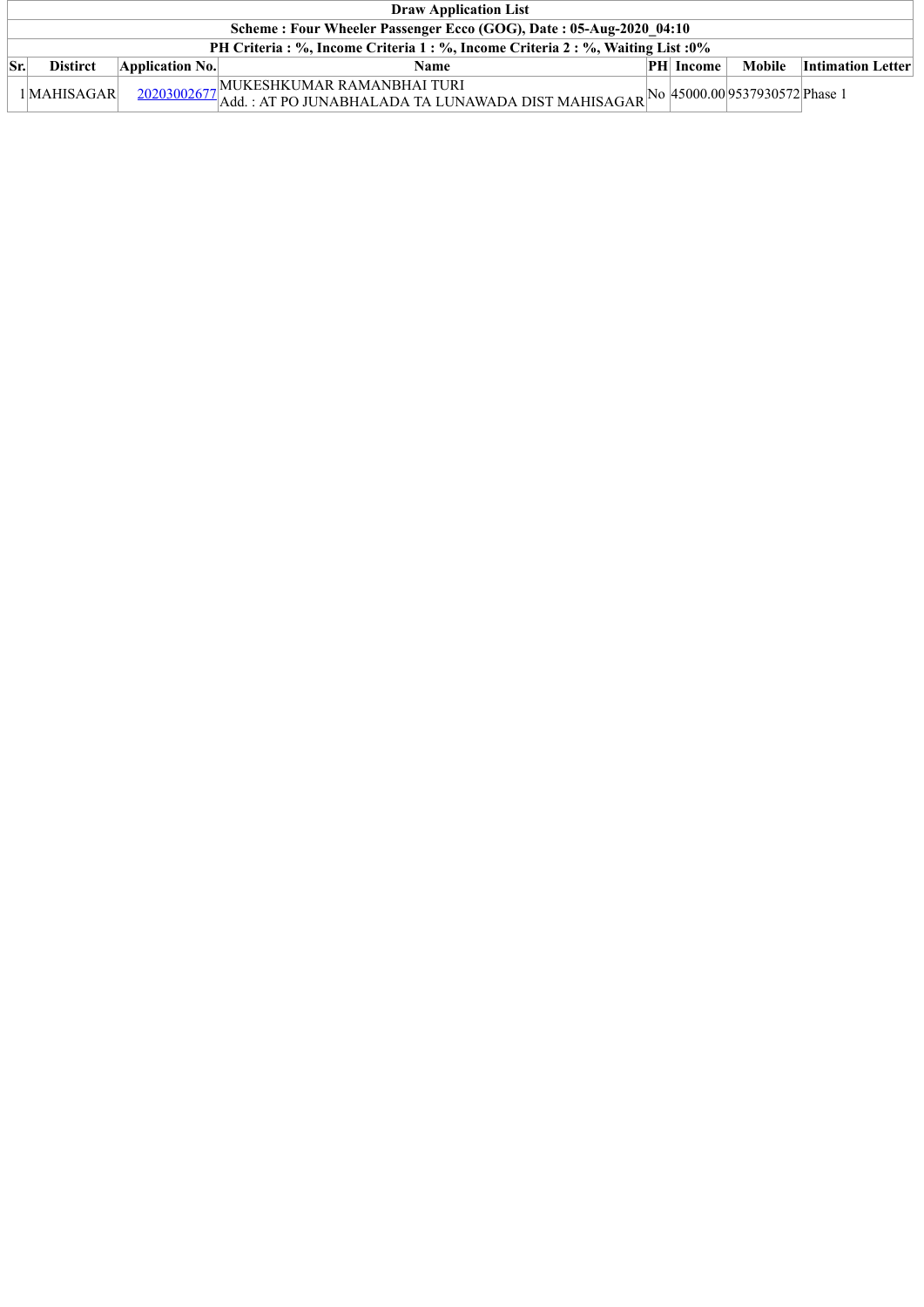|             | <b>Draw Application List</b>                                                     |                 |                                                                                                                               |  |                  |                                |                          |  |  |  |  |
|-------------|----------------------------------------------------------------------------------|-----------------|-------------------------------------------------------------------------------------------------------------------------------|--|------------------|--------------------------------|--------------------------|--|--|--|--|
|             | Scheme: Four Wheeler Passenger Ecco (GOG), Date: 05-Aug-2020 04:10               |                 |                                                                                                                               |  |                  |                                |                          |  |  |  |  |
|             | PH Criteria : %, Income Criteria 1 : %, Income Criteria 2 : %, Waiting List : 0% |                 |                                                                                                                               |  |                  |                                |                          |  |  |  |  |
| $\vert$ Sr. | <b>Distirct</b>                                                                  | Application No. | Name                                                                                                                          |  | <b>PH</b> Income | Mobile                         | <b>Intimation Letter</b> |  |  |  |  |
|             | 1 DEVBHOOMI DWARKA                                                               |                 | GANGABHAI MEGHABHAI VARSAKIYA<br>$+ \frac{20203003501}{\text{Add.}:241. \text{OLD H.C.F, TATA TOWNSHIP, MITHAPUR}}^{IVV1111}$ |  |                  | No 40000.00 9723623118 Phase 1 |                          |  |  |  |  |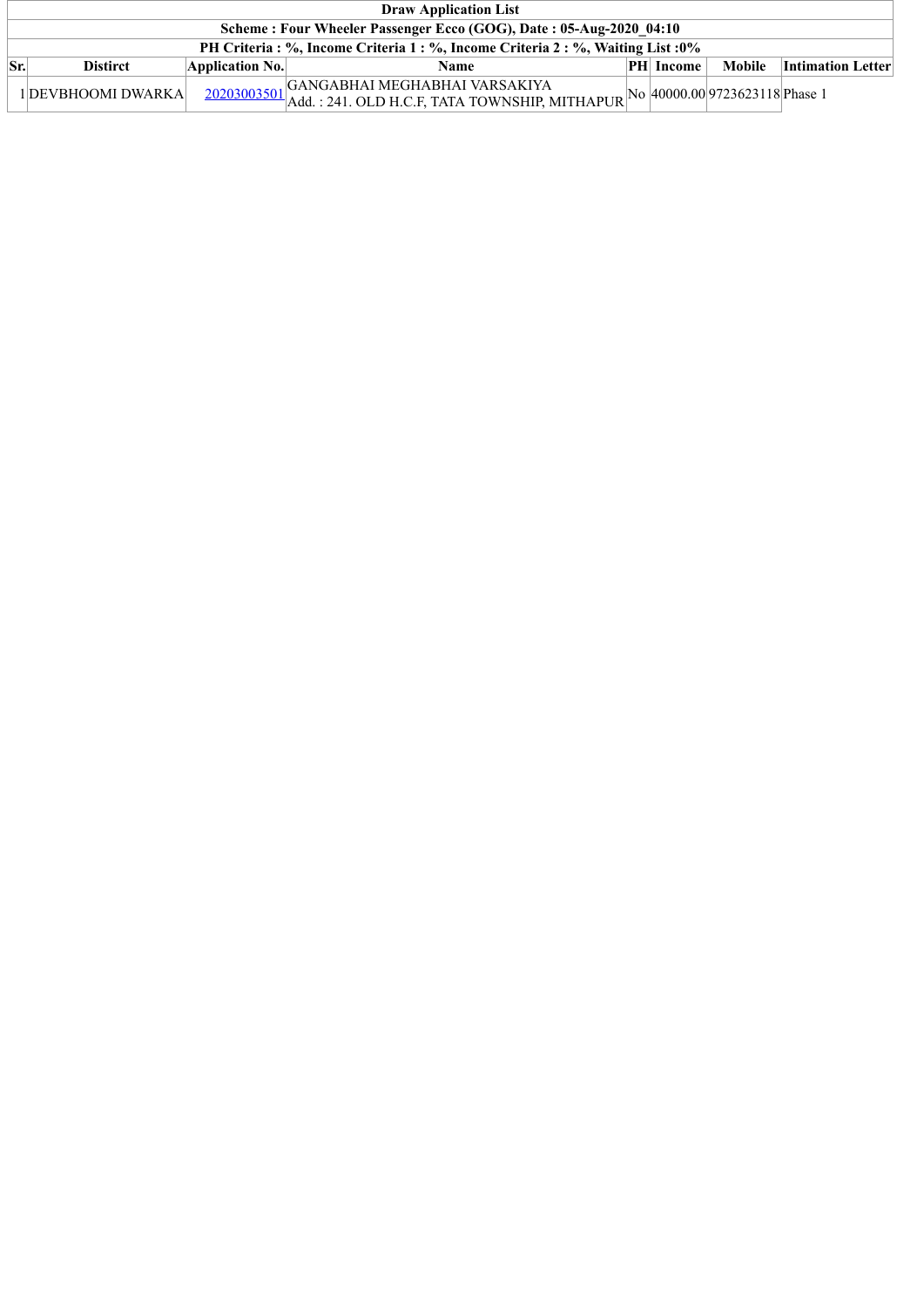| <b>Draw Application List</b>                                       |                    |                                                                                                                                  |    |        |                               |                             |  |  |  |  |  |  |
|--------------------------------------------------------------------|--------------------|----------------------------------------------------------------------------------------------------------------------------------|----|--------|-------------------------------|-----------------------------|--|--|--|--|--|--|
| Scheme: Four Wheeler Passenger Ecco (GOG), Date: 05-Aug-2020 04:10 |                    |                                                                                                                                  |    |        |                               |                             |  |  |  |  |  |  |
|                                                                    |                    | PH Criteria : %, Income Criteria 1 : %, Income Criteria 2 : %, Waiting List : 0%                                                 |    |        |                               |                             |  |  |  |  |  |  |
| <b>Sr.</b> Distirct                                                | Application<br>No. | <b>Name</b>                                                                                                                      | PH | Income | Mobile                        | <b>Intimation</b><br>Letter |  |  |  |  |  |  |
| 1 MORBI                                                            |                    | 20203003387 KHUSHAL BHAI KANJIBHAI BOSIYA<br>Add.: STREET NO 3 AMBEDKARNAGAR WANKANER                                            |    |        | No 46000.009879195260 Phase 1 |                             |  |  |  |  |  |  |
| $2$ MORBI                                                          |                    | CHAMANBHAI VASTABHAI DALSANIYA <br>20203003993 Add.: JIVRAJ PARK SOCIETY, BEHIND SCIENCE COLLEGE, BHADIYAD<br><b>ROAD, MORBI</b> |    |        | No 52000.009586663696 Phase 1 |                             |  |  |  |  |  |  |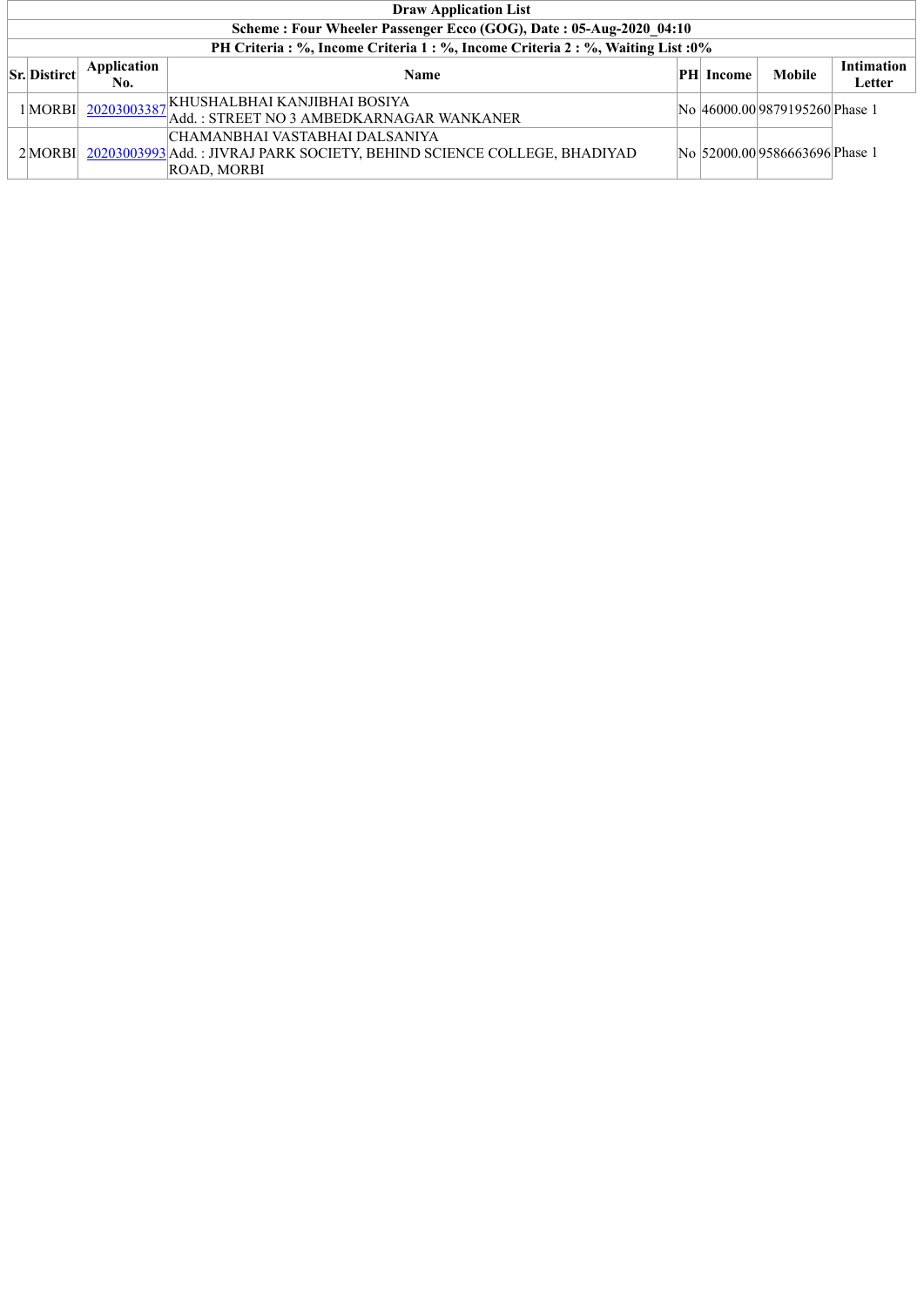|     | <b>Draw Application List</b>                                                     |                    |                                                                                                                                 |    |                  |                                |                             |  |  |  |  |  |  |
|-----|----------------------------------------------------------------------------------|--------------------|---------------------------------------------------------------------------------------------------------------------------------|----|------------------|--------------------------------|-----------------------------|--|--|--|--|--|--|
|     | Scheme: Four Wheeler Passenger Ecco (GOG), Date: 05-Aug-2020 04:10               |                    |                                                                                                                                 |    |                  |                                |                             |  |  |  |  |  |  |
|     | PH Criteria : %, Income Criteria 1 : %, Income Criteria 2 : %, Waiting List : 0% |                    |                                                                                                                                 |    |                  |                                |                             |  |  |  |  |  |  |
| Sr. | <b>Distirct</b>                                                                  | Application<br>No. | <b>Name</b>                                                                                                                     |    | <b>PH</b> Income | Mobile                         | <b>Intimation</b><br>Letter |  |  |  |  |  |  |
|     |                                                                                  |                    | VINODBHAI MAGANBHAI PARMAR <br>1 ARAVALLI  20203002843 Add. : AT PO TA BAYAD ARVALLI NEAR SARSWAT SCHOOL<br> LAKHESHWARI VISTAR | N٥ |                  | 5500.00 9913420136 Phase 1     |                             |  |  |  |  |  |  |
|     |                                                                                  |                    | 2 ARAVALLI 20203003862 BHAVESHKUMAR RAMANBHAI SUTARIYA<br>Add. : AT PO DAVLI TA MODASA DIST ARVALLI PRANAMI FALIYU              |    |                  | No 25000.00 9426890867 Phase 1 |                             |  |  |  |  |  |  |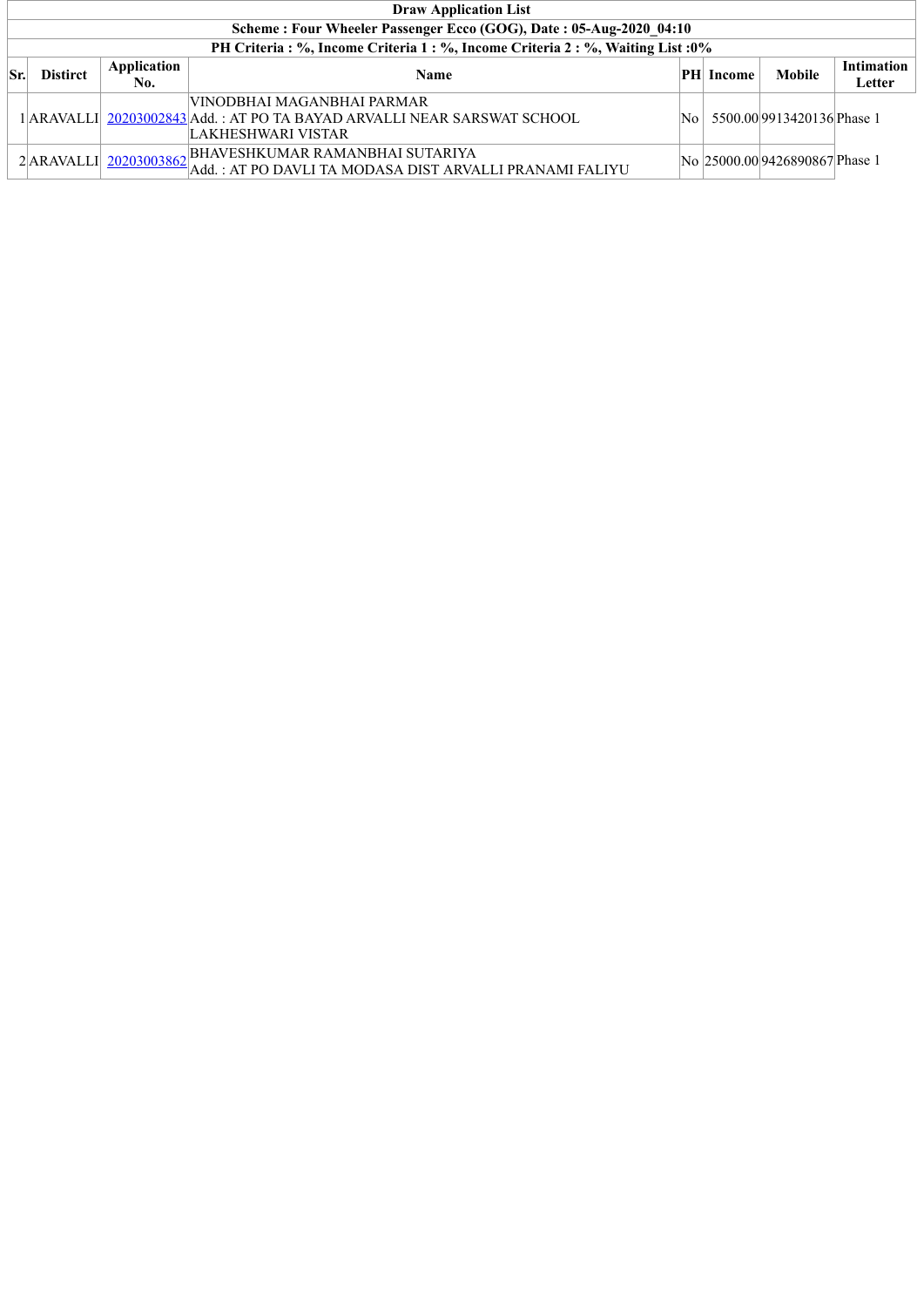|     | <b>Draw Application List</b>                                       |                    |                                                                                                                  |  |                  |                                |                      |  |  |  |  |  |
|-----|--------------------------------------------------------------------|--------------------|------------------------------------------------------------------------------------------------------------------|--|------------------|--------------------------------|----------------------|--|--|--|--|--|
|     | Scheme: Four Wheeler Passenger Ecco (GOG), Date: 05-Aug-2020 04:10 |                    |                                                                                                                  |  |                  |                                |                      |  |  |  |  |  |
|     |                                                                    |                    | PH Criteria: %, Income Criteria 1: %, Income Criteria 2: %, Waiting List: 0%                                     |  |                  |                                |                      |  |  |  |  |  |
| Sr. | <b>Distirct</b>                                                    | Application<br>No. | <b>Name</b>                                                                                                      |  | <b>PH</b> Income | <b>Mobile</b>                  | Intimation<br>Letter |  |  |  |  |  |
|     | GIR<br><b>SOMNATH</b>                                              |                    | HARESHBHAI NATHUBHAI SARVAIYA<br>20203003896 Add.: AT PO MOTA SAMDHIYALA TA GIR GADHADA DI GIR<br><b>SOMNATH</b> |  |                  | No 39000.00 9723272671 Phase 1 |                      |  |  |  |  |  |
|     | $\sim$ GIR<br><b>SOMNATH</b>                                       | 20203003281        | MUKESH LAKHAMANBHAI MAKAVANA<br>Add.: AT-BHIYAL TA-GIR GADHADA DIST-GIR SOMNATH                                  |  |                  | No 80000.00 9726298222 Phase 1 |                      |  |  |  |  |  |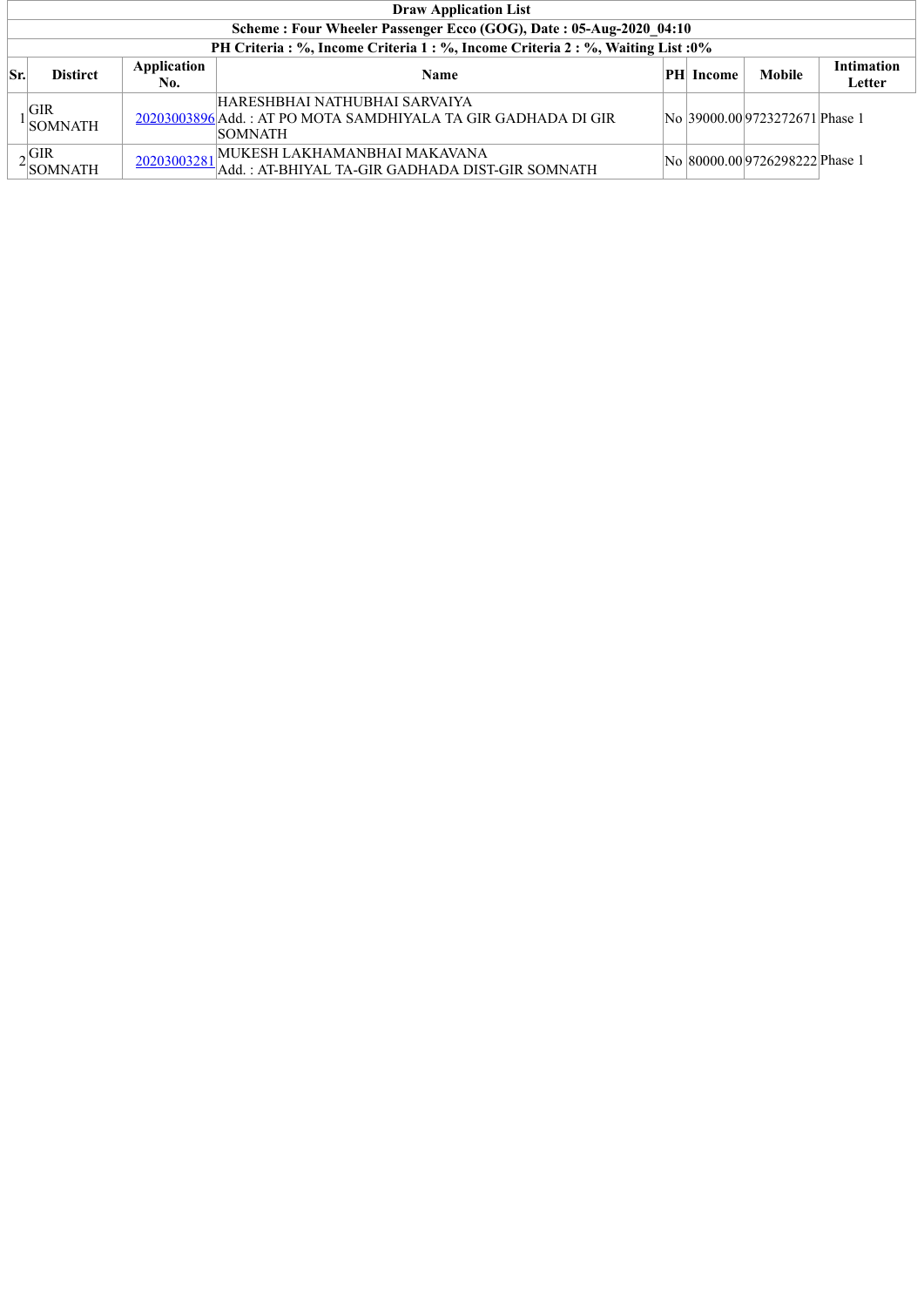|     | <b>Draw Application List</b>                                                     |                           |                                                                                                                                                           |  |           |                                 |                             |  |  |  |  |  |
|-----|----------------------------------------------------------------------------------|---------------------------|-----------------------------------------------------------------------------------------------------------------------------------------------------------|--|-----------|---------------------------------|-----------------------------|--|--|--|--|--|
|     | Scheme: Four Wheeler Passenger Ecco (GOG), Date: 05-Aug-2020 04:10               |                           |                                                                                                                                                           |  |           |                                 |                             |  |  |  |  |  |
|     | PH Criteria : %, Income Criteria 1 : %, Income Criteria 2 : %, Waiting List : 0% |                           |                                                                                                                                                           |  |           |                                 |                             |  |  |  |  |  |
| Sr. | <b>Distirct</b>                                                                  | <b>Application</b><br>No. | <b>Name</b>                                                                                                                                               |  | PH Income | <b>Mobile</b>                   | <b>Intimation</b><br>Letter |  |  |  |  |  |
|     | <b>BANAS</b><br><b>KANTHA</b>                                                    | 20203002591               | NARESHKUMAR NANJIBHAI PARMAR<br>Add. : AT POST PIROJPURA TA VADGAM DIST BANASKANTHA                                                                       |  |           | No 30000.00 9727537521 Phase 1  |                             |  |  |  |  |  |
|     | $\alpha$ BANAS<br><b>KANTHA</b>                                                  | 20203003076               | ARVINDBHAI GANAPATBHAI PANDYA<br>Add.: AT PO BENAP TA SUIGAM                                                                                              |  |           | No  30000.00 9428435001 Phase 1 |                             |  |  |  |  |  |
|     | $3$ <b>BANAS</b><br>KANTHA                                                       | 20203003542               | VINODBHAI RANABHAI BAVLECHA<br>Add. : AT POST RASANA MOTA TA DEESA                                                                                        |  |           | No  45000.00 9974000488 Phase 1 |                             |  |  |  |  |  |
|     | <b>BANAS</b><br>$4$ KANTHA                                                       | 20203004142               | KAILASHKUMAR MAGANBHAI ILASARIYA<br>Add.: AT GOPALPURA                                                                                                    |  |           | No 50000.00 8780962600 Phase 1  |                             |  |  |  |  |  |
|     | $\epsilon$ BANAS<br>$\frac{5}{2}$ KANTHA                                         |                           | SANJAYKUMAR BABULAL DABHI<br>20203003809 Add. : VANKARVAS, SWAMANNAGAR, DHANIYANA CHOKDI, PALANPUR,<br>LOKNIKETAN, BANASKANTHA, PALANPUR, GUJARAT, 385001 |  |           | No  50000.00 9426239609 Phase 1 |                             |  |  |  |  |  |
|     | BANAS<br>$6$ <sup><math>K</math></sup> KANTHA                                    | 20203003279               | MUKESHBHAI KESHABHAI PARMAR<br>Add. : RAIYA                                                                                                               |  |           | No  45000.00 8347311313 Phase 1 |                             |  |  |  |  |  |
|     | , BANAS<br>$7\frac{\text{PATAD}}{\text{KANTHA}}$                                 | 20203003754               | <b>BHARATBHAI RATNABHAI PARMAR</b><br>Add. : AT-NAVAPURA TA-DOEODAR DIST- BANASKANTHA                                                                     |  |           | No 51000.00 9979442519 Phase 1  |                             |  |  |  |  |  |
|     | $8\vert_{\text{BANAS}}^{\text{BANAS}}$<br><b>KANTHA</b>                          | 20203003248               | RAJENDRAKUMAR DHARMABHAI CHAUHAN<br>Add.: AT-PO-MAGARWADA TA-VADGAM DIST-B.K                                                                              |  |           | No 36000.00 9978652217 Phase 1  |                             |  |  |  |  |  |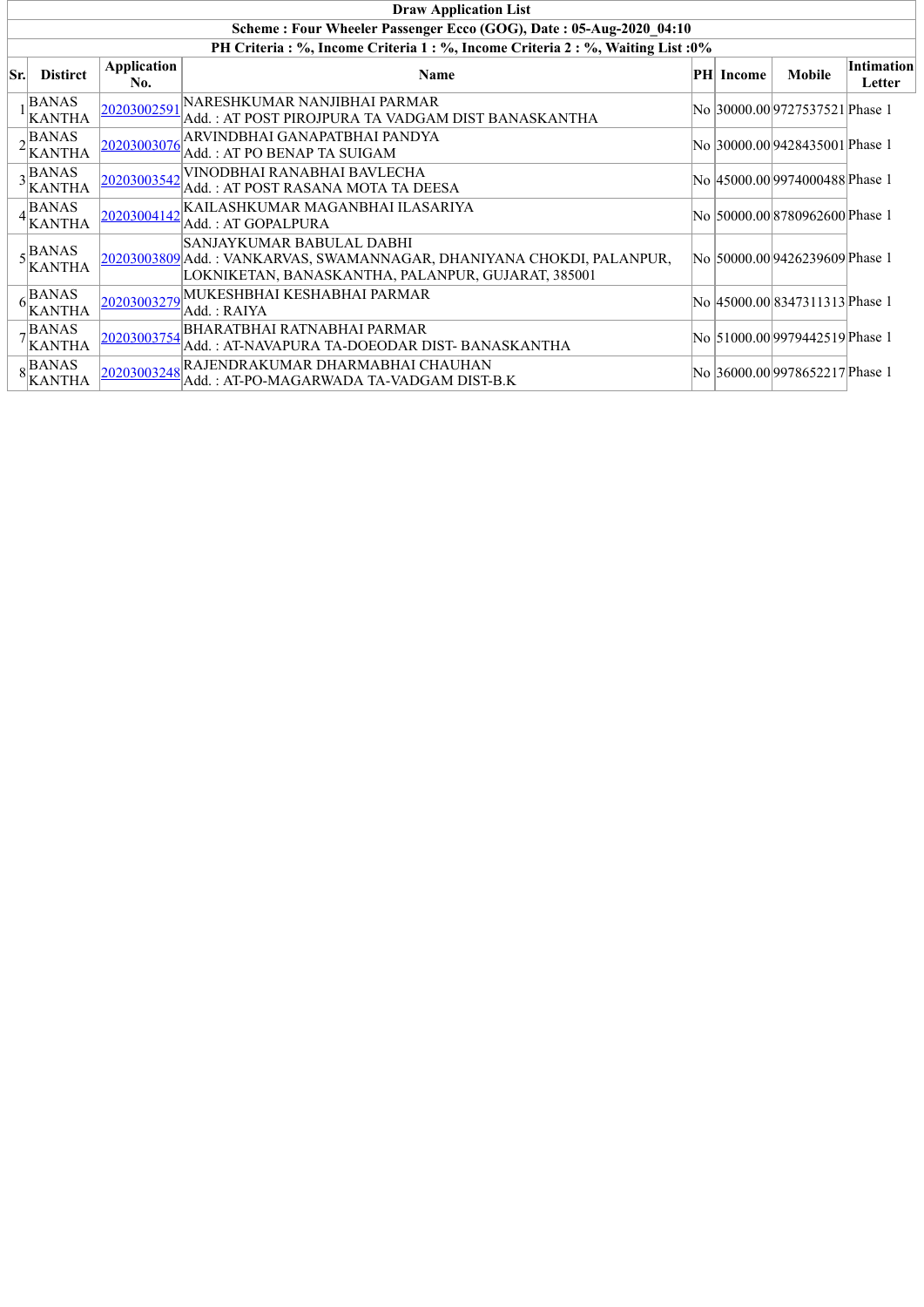| <b>Draw Application List</b>                                                     |                                     |                                                                                                                                                                                                                           |  |                  |        |                          |  |  |  |  |  |
|----------------------------------------------------------------------------------|-------------------------------------|---------------------------------------------------------------------------------------------------------------------------------------------------------------------------------------------------------------------------|--|------------------|--------|--------------------------|--|--|--|--|--|
| Scheme: Four Wheeler Passenger Ecco (GOG), Date: 05-Aug-2020 04:10               |                                     |                                                                                                                                                                                                                           |  |                  |        |                          |  |  |  |  |  |
| PH Criteria : %, Income Criteria 1 : %, Income Criteria 2 : %, Waiting List : 0% |                                     |                                                                                                                                                                                                                           |  |                  |        |                          |  |  |  |  |  |
|                                                                                  | <b>Sr.</b> Distirct Application No. | Name                                                                                                                                                                                                                      |  | <b>PH</b> Income | Mobile | <b>Intimation Letter</b> |  |  |  |  |  |
| 1 NAVSARI                                                                        |                                     | . KIRANKUMAR GIRISHBHAI SOLANKI<br>$\frac{20203003695}{\text{Add: AT PO FADVEL GODALUN FALIYA TA CHIKHLI DIST NAVSARI}}\n\begin{bmatrix}\n\text{No} & \text{45000.00} & \text{9924167367}\n\end{bmatrix}\n\text{Phase 1}$ |  |                  |        |                          |  |  |  |  |  |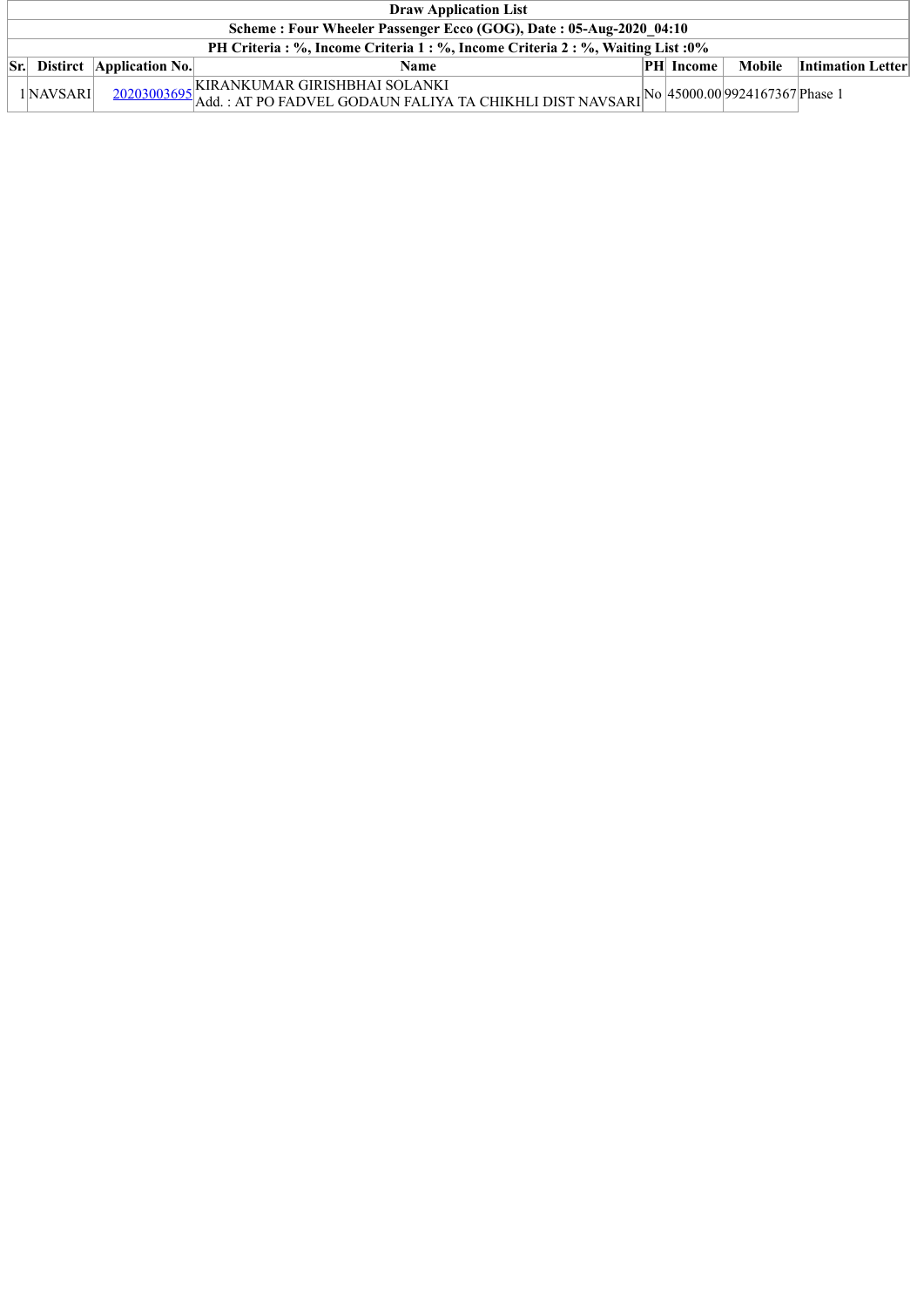| <b>Draw Application List</b>                                                     |                    |                                                                                                                                                |  |                  |                                 |                             |  |  |  |  |
|----------------------------------------------------------------------------------|--------------------|------------------------------------------------------------------------------------------------------------------------------------------------|--|------------------|---------------------------------|-----------------------------|--|--|--|--|
| Scheme: Four Wheeler Passenger Ecco (GOG), Date: 05-Aug-2020 04:10               |                    |                                                                                                                                                |  |                  |                                 |                             |  |  |  |  |
| PH Criteria : %, Income Criteria 1 : %, Income Criteria 2 : %, Waiting List : 0% |                    |                                                                                                                                                |  |                  |                                 |                             |  |  |  |  |
| <b>Sr.</b> Distirct                                                              | Application<br>No. | <b>Name</b>                                                                                                                                    |  | <b>PH</b> Income | <b>Mobile</b>                   | <b>Intimation</b><br>Letter |  |  |  |  |
|                                                                                  |                    | $1\big KUTCH\big \underline{20203003455}\big  MANOJ\, \overline{MITHUBHAI\, VAGHELA}$<br>Add. : KHIRASARA NETRA KACHCHH                        |  |                  | No  72000.00 8160067089 Phase 1 |                             |  |  |  |  |
|                                                                                  | 2KUTCH 20203003380 | NAVGHAN AMARA PARMAR<br>Add.: NILPAR VISTAR, KANTHKOT                                                                                          |  |                  | No  19000.00 8128003694 Phase 1 |                             |  |  |  |  |
|                                                                                  |                    | ISHWAR MANDADBHAI CHARAN<br>3 KUTCH 20203003400 Add.: 30 JEPAR SOCIETY 2 WALI LABOUR CAMP ADIPUR GANDHIDHAM<br> KACHCHH GUJARAT                |  |                  | No  48000.00 9925454562 Phase 1 |                             |  |  |  |  |
|                                                                                  |                    | MAHESH POPATLAL PARMAR<br>4 KUTCH 20203002999 Add.: CUSTAM COLONI KANDALA UNITED SALT WORK GANDHIDHAM<br> KACHCHH GUJARAT                      |  |                  | No 60000.00 7383486180 Phase 1  |                             |  |  |  |  |
|                                                                                  |                    | $5\left \text{KUTCH}\right \underline{20203004025}\text{RAIESH NANJIBHAI PARMAR}$<br>Add.: WARD 1/A, PLOT NO.178, AMBEDKAR SOC, ADIPUR, KUTCH. |  |                  | No  60000.00 9737529143 Phase 1 |                             |  |  |  |  |
|                                                                                  |                    | $6 \times \text{UTCH} \left  \underline{\text{20203003165}} \right  \text{MULJI GOVIND GANDHER}$<br>Add.: BANDIYA TA ABDASA                    |  |                  | No  42000.00 9687335808 Phase 1 |                             |  |  |  |  |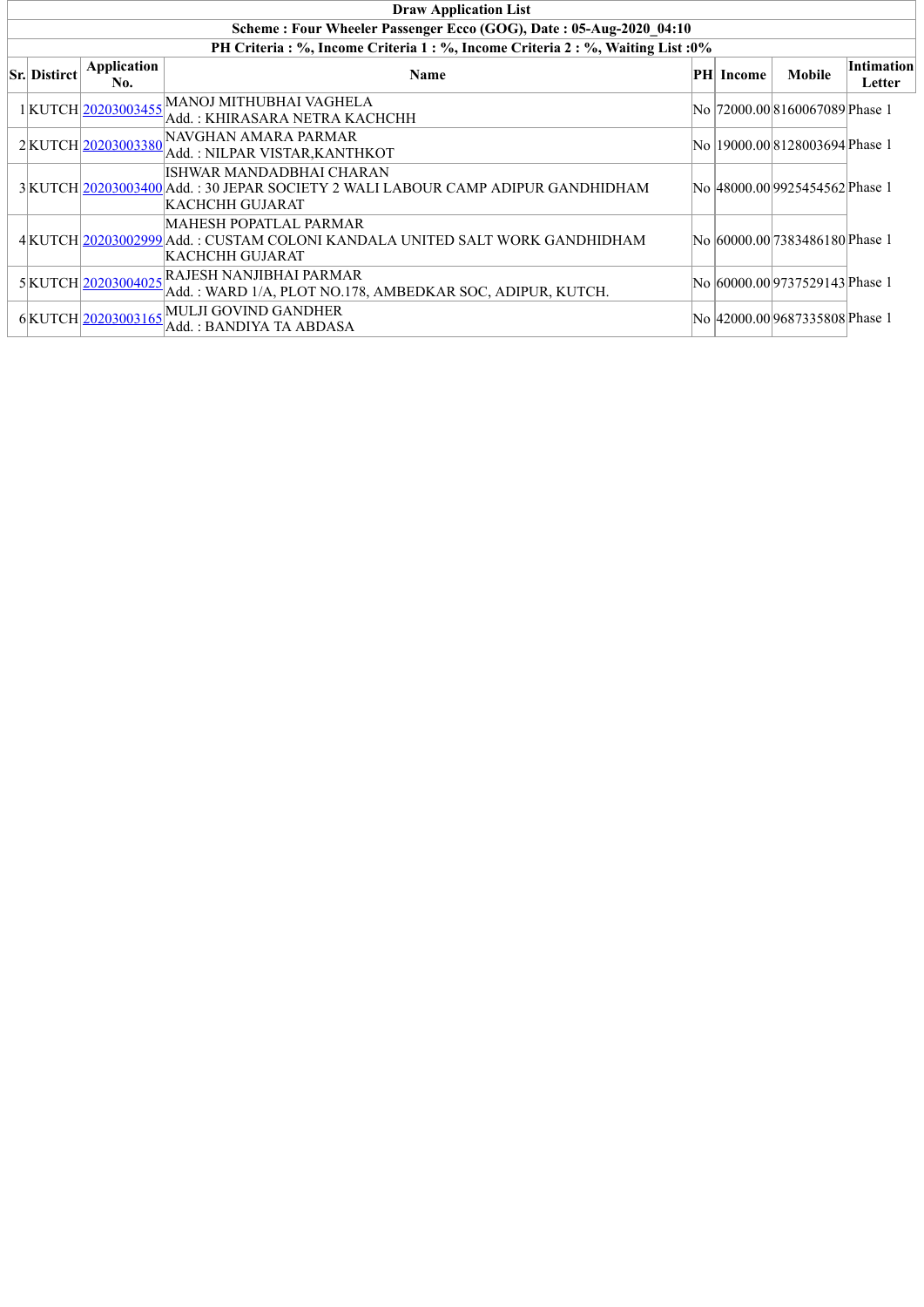|                                                                                  |                    | <b>Draw Application List</b>                                                                                       |    |        |                                  |                             |  |  |  |  |  |  |
|----------------------------------------------------------------------------------|--------------------|--------------------------------------------------------------------------------------------------------------------|----|--------|----------------------------------|-----------------------------|--|--|--|--|--|--|
| Scheme: Four Wheeler Passenger Ecco (GOG), Date: 05-Aug-2020 04:10               |                    |                                                                                                                    |    |        |                                  |                             |  |  |  |  |  |  |
| PH Criteria : %, Income Criteria 1 : %, Income Criteria 2 : %, Waiting List : 0% |                    |                                                                                                                    |    |        |                                  |                             |  |  |  |  |  |  |
| <b>Sr.</b> Distirct                                                              | Application<br>No. | <b>Name</b>                                                                                                        | PH | Income | <b>Mobile</b>                    | <b>Intimation</b><br>Letter |  |  |  |  |  |  |
| 1 PATAN                                                                          | 20203003861        | <b>BHAVESHKUMAR NATVARLAL PARMAR</b><br>Add. : SALVIVADO PATAN 384265                                              |    |        | No  110000.00 9712881649 Phase 1 |                             |  |  |  |  |  |  |
| $2$ <b>PATAN</b>                                                                 |                    | VANRAJ DHANJIBHAI SOLANKI<br>20203003698 Add : 73/SADHINGAR SOCIETY OPP DUDH SHEET KENDRA HANSAPUR<br><b>PATAN</b> | No |        | 65000.00 6355637276 Phase 1      |                             |  |  |  |  |  |  |
| $3$ <b>PATAN</b>                                                                 | 20203003265        | <b>GOVINDBHAI SOMABHAI PARMAR</b><br>Add.: 1-46, PARMAR VAS, AT KOTAVAD                                            | No |        | 45000.009725088370Phase 1        |                             |  |  |  |  |  |  |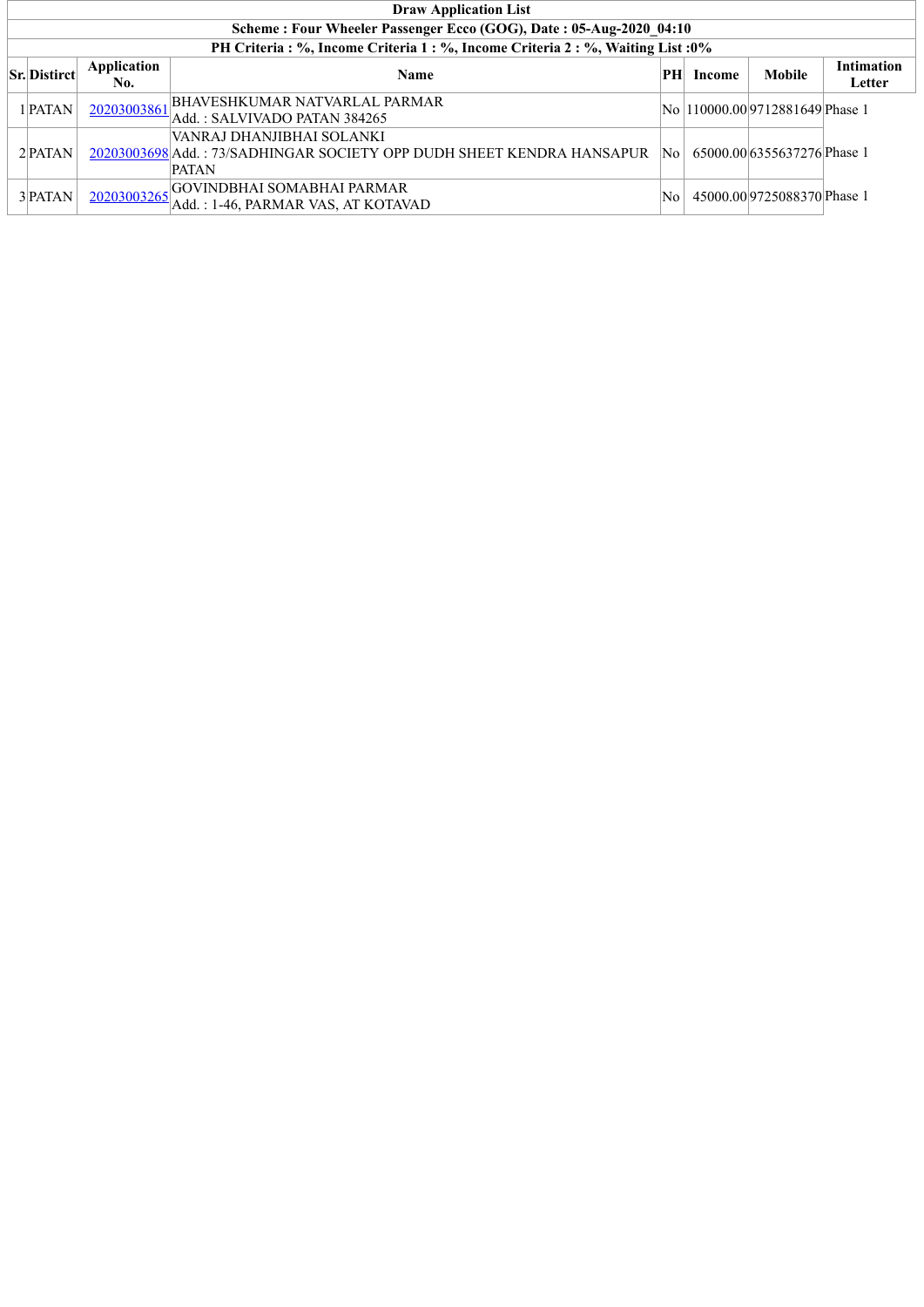|     |                                                                    |                    | <b>Draw Application List</b>                                                                                              |          |        |                                |                             |  |  |  |  |  |
|-----|--------------------------------------------------------------------|--------------------|---------------------------------------------------------------------------------------------------------------------------|----------|--------|--------------------------------|-----------------------------|--|--|--|--|--|
|     | Scheme: Four Wheeler Passenger Ecco (GOG), Date: 05-Aug-2020 04:10 |                    |                                                                                                                           |          |        |                                |                             |  |  |  |  |  |
|     |                                                                    |                    | PH Criteria : %, Income Criteria 1 : %, Income Criteria 2 : %, Waiting List : 0%                                          |          |        |                                |                             |  |  |  |  |  |
| Sr. | <b>Distirct</b>                                                    | Application<br>No. | <b>Name</b>                                                                                                               | $\bf PH$ | Income | <b>Mobile</b>                  | <b>Intimation</b><br>Letter |  |  |  |  |  |
|     | 1 MAHESANA                                                         |                    | VIJESHBHAI KHEMABHAI CHAMAR<br>20203003476 Add.: CHAMAR VAS, BUS STATION NI BAJUMA, SUNSHI AT POST<br>RALISANA            |          |        | No 40000.00 9924617589 Phase 1 |                             |  |  |  |  |  |
|     | 2 MAHESANA                                                         |                    | 20203003470 ALPESHKUMAR KANTIBHAI RAVAT<br>Add.: AT-GANESHPURA, TA-VADNAGAR, DIST-MEHSANA                                 |          |        | No 30000.00 8511451308 Phase 1 |                             |  |  |  |  |  |
|     | 3 MAHESANA                                                         |                    | 20203003925 RAKESHKUMAR CHANDUBHAI LEUVA<br>Add.: NEAR MAHAKALI TEMPLE LEUVAVAS VIL JHULASAN TA KADI                      |          |        | No 35000.00 9173168958 Phase 1 |                             |  |  |  |  |  |
|     | 4 MAHESANA                                                         |                    | RAMESHBHAI HARGOVANBHAI VANKAR<br>20203003201 Add.: 16 VANKAR VAS GANESHPURA (KALRI) TA-BECHARAJI DIST-<br><b>MEHSANA</b> |          |        | No 47000.00 7574922055 Phase 1 |                             |  |  |  |  |  |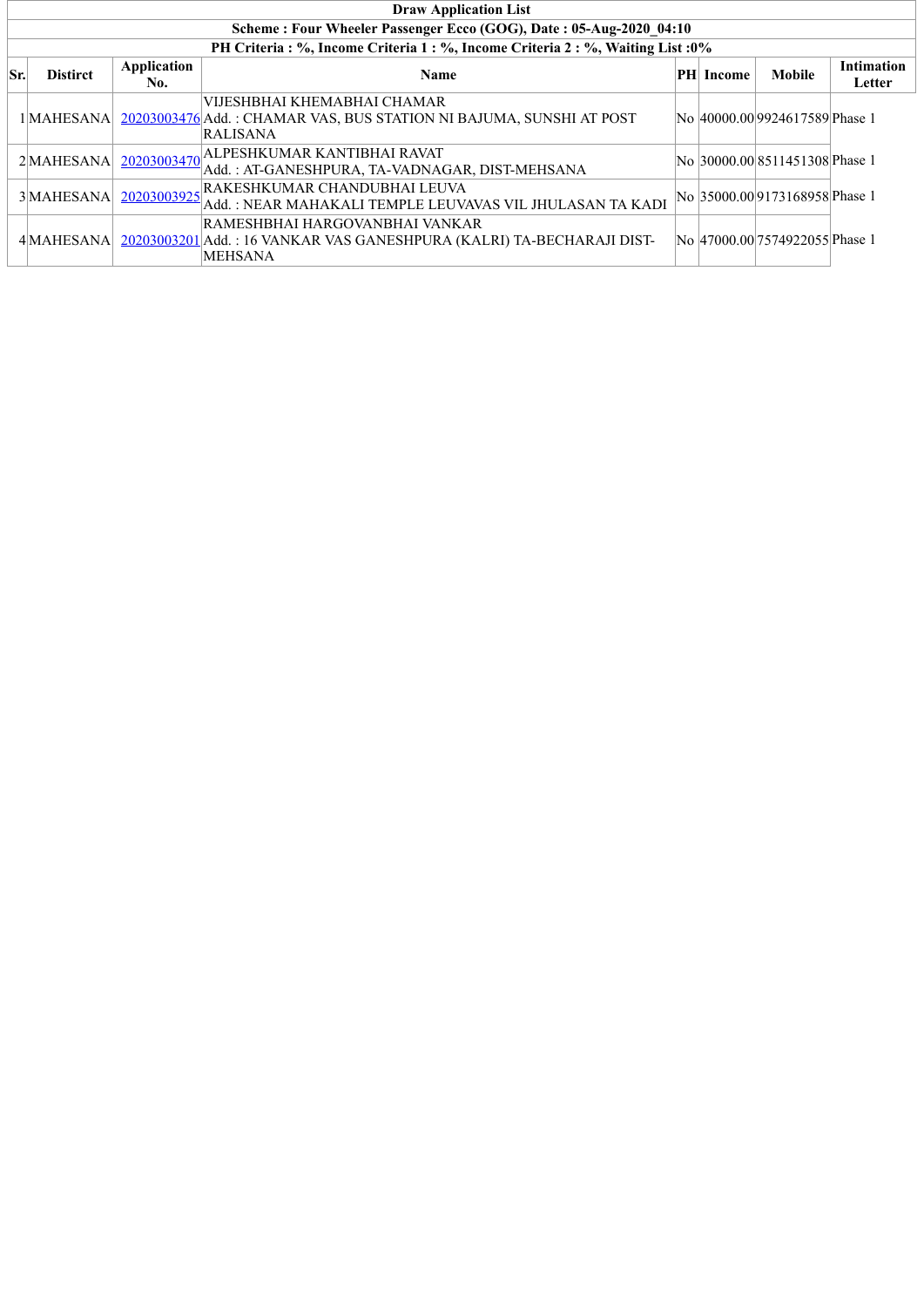|     | <b>Draw Application List</b>                                                     |                 |                                                                                               |  |                  |                                 |                   |  |  |  |  |  |
|-----|----------------------------------------------------------------------------------|-----------------|-----------------------------------------------------------------------------------------------|--|------------------|---------------------------------|-------------------|--|--|--|--|--|
|     | Scheme: Four Wheeler Passenger Ecco (GOG), Date: 05-Aug-2020 04:10               |                 |                                                                                               |  |                  |                                 |                   |  |  |  |  |  |
|     | PH Criteria : %, Income Criteria 1 : %, Income Criteria 2 : %, Waiting List : 0% |                 |                                                                                               |  |                  |                                 |                   |  |  |  |  |  |
| Sr. | <b>Distirct</b>                                                                  | Application No. | <b>Name</b>                                                                                   |  | <b>PH</b> Income | <b>Mobile</b>                   | Intimation Letter |  |  |  |  |  |
|     | 1SABAR KANTHA                                                                    |                 | 20203003676 RAJUBHAI VITTHALBHAI VANKAR<br>Add. : IDAR                                        |  |                  | No 39800.00 7990157402 Phase 1  |                   |  |  |  |  |  |
|     | 2 SABAR KANTHA                                                                   |                 | 20203002863 MAHESHBHAI KUSHALBHAI PARMAR<br>Add. : AT POST RATANPUR, TALUKA IDAR              |  |                  | No 35000.00 9638722343 Phase 1  |                   |  |  |  |  |  |
|     | 3 SABAR KANTHA                                                                   |                 | 20203003058 SUNEELBHAI MAHENDRABHAI PARMAR<br>Add.: AT-PO-UMEDGADH, TA-IDAR, DIST-SABARKANTHA |  |                  | No  45000.00 9429400801 Phase 1 |                   |  |  |  |  |  |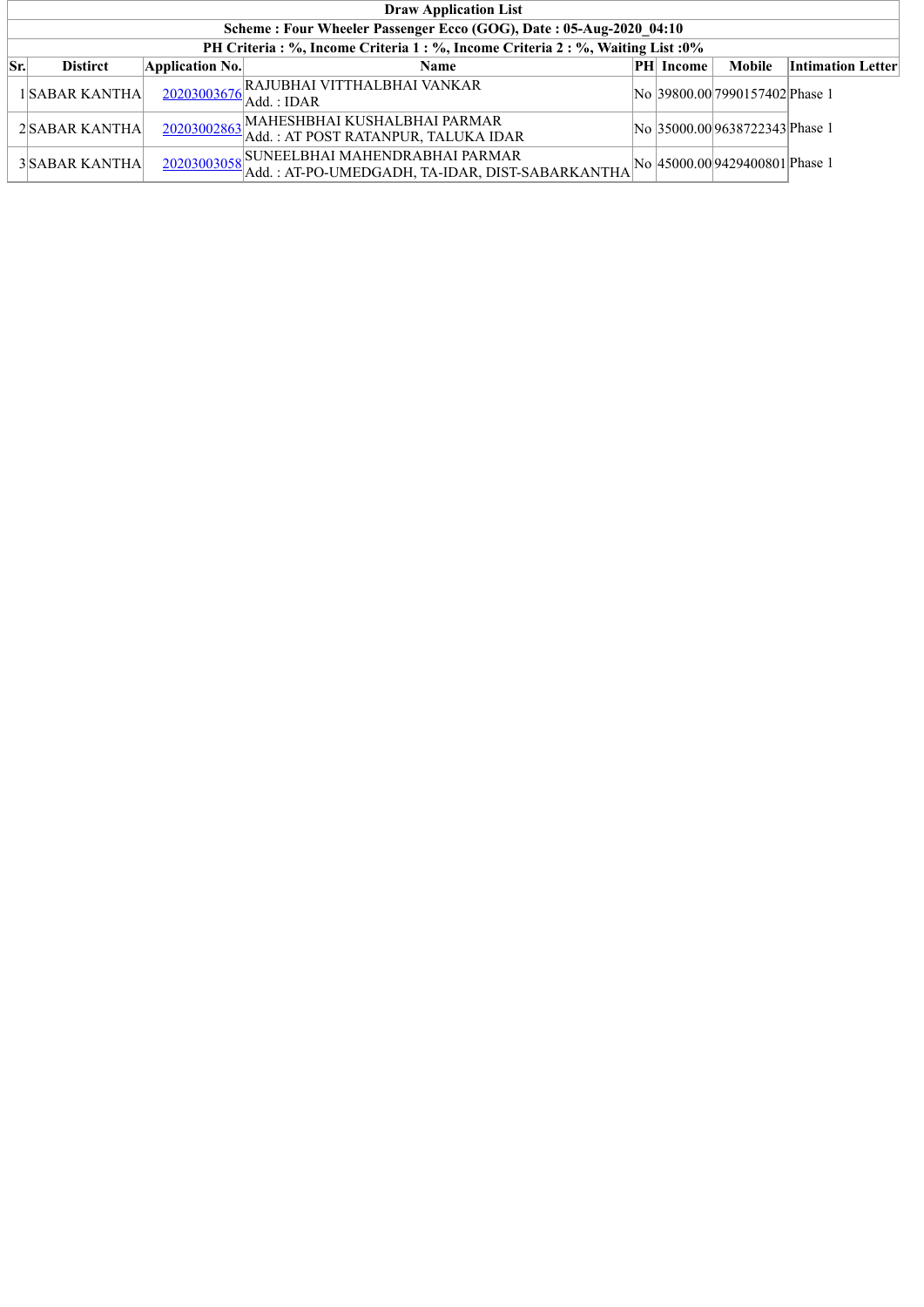|     | <b>Draw Application List</b>                                       |                    |                                                                                                             |  |           |                                 |                             |  |  |  |  |  |
|-----|--------------------------------------------------------------------|--------------------|-------------------------------------------------------------------------------------------------------------|--|-----------|---------------------------------|-----------------------------|--|--|--|--|--|
|     | Scheme: Four Wheeler Passenger Ecco (GOG), Date: 05-Aug-2020 04:10 |                    |                                                                                                             |  |           |                                 |                             |  |  |  |  |  |
|     |                                                                    |                    | PH Criteria : %, Income Criteria 1 : %, Income Criteria 2 : %, Waiting List : 0%                            |  |           |                                 |                             |  |  |  |  |  |
| Sr. | <b>Distirct</b>                                                    | Application<br>No. | <b>Name</b>                                                                                                 |  | PH Income | <b>Mobile</b>                   | <b>Intimation</b><br>Letter |  |  |  |  |  |
|     | 1GANDHINAGAR                                                       |                    | JAGDISHBHAI NATHABHAI PARMAR-<br>20203003305 Add.: 1/153 ROHIT VAS AT INDRODA TA DIST<br><b>GANDHINAGAR</b> |  |           | No  96000.00 9824174827 Phase 1 |                             |  |  |  |  |  |
|     | 2GANDHINAGAR                                                       |                    | 20203003333 SANJAYKUMAR AMBALAL JADAV<br>Add.: 3 SATYAMNAGAR SOCIETY RAILWAY PURV KALOL                     |  |           | No 80000.009054721405 Phase 1   |                             |  |  |  |  |  |
|     | 3GANDHINAGAR                                                       |                    | 20203004002<br>Add.: RCL/A, AG-4, GIDC QUATERS, SECTOR-26                                                   |  |           | No 90000.00 7600580196 Phase 1  |                             |  |  |  |  |  |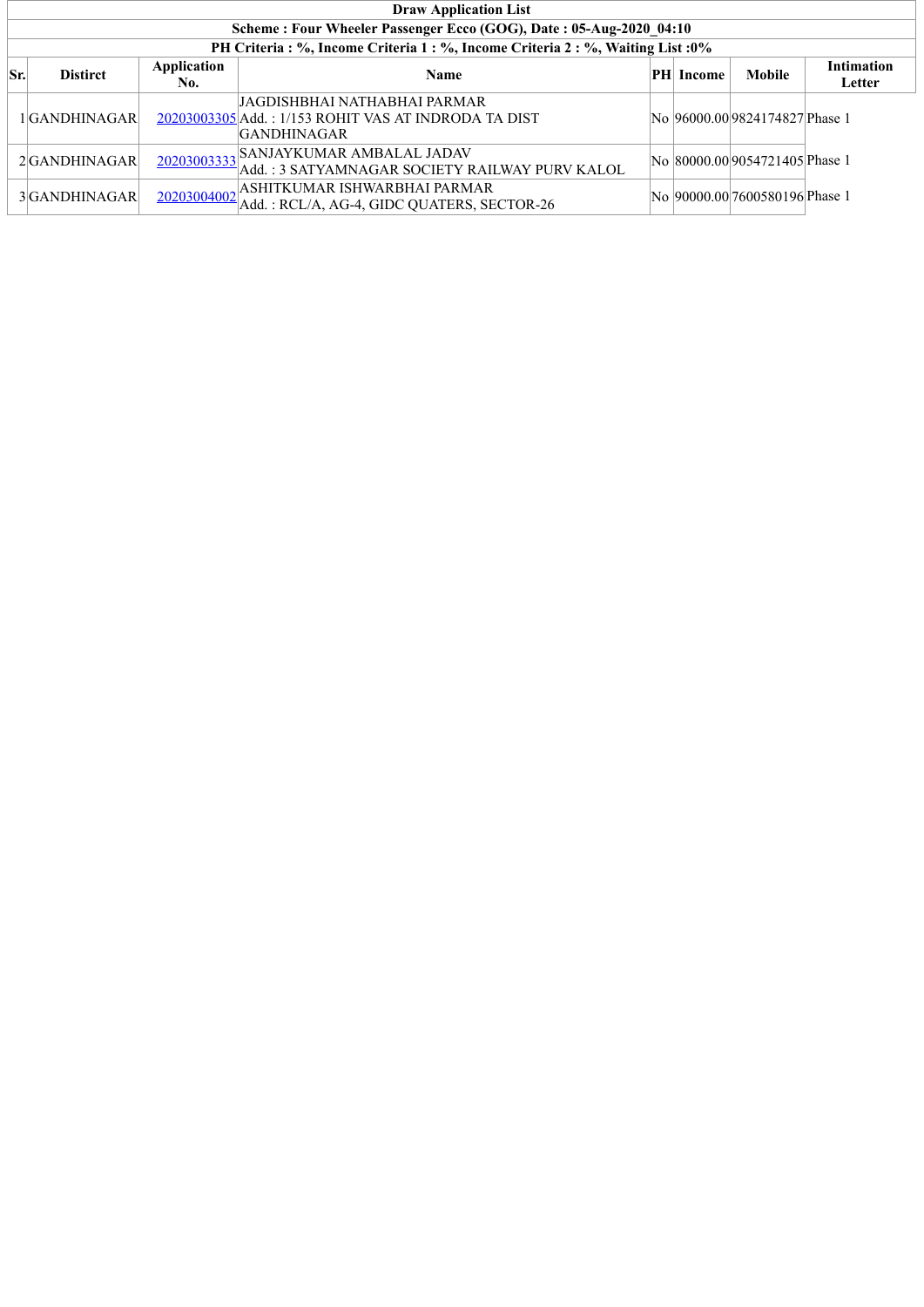|     |                        |                           | <b>Draw Application List</b>                                                                                                                                   |                    |           |                                   |                             |
|-----|------------------------|---------------------------|----------------------------------------------------------------------------------------------------------------------------------------------------------------|--------------------|-----------|-----------------------------------|-----------------------------|
|     |                        |                           | Scheme: Four Wheeler Passenger Ecco (GOG), Date: 05-Aug-2020 04:10                                                                                             |                    |           |                                   |                             |
|     |                        |                           | Ahmedabad - City, PH Criteria : %, Income Criteria 1 : %, Income Criteria 2 : %, Waiting List : 0%                                                             |                    |           |                                   |                             |
| Sr. | <b>Distirct</b>        | <b>Application</b><br>No. | Name                                                                                                                                                           |                    | PH Income | <b>Mobile</b>                     | <b>Intimation</b><br>Letter |
|     |                        |                           | YOGESH BABULAL DIWAN<br>1 AHMEDABAD 20203003396 Add. : B 202 SAHAJ PLATINUM PART 1 NR. SHIVSHAKTI SCHOOL IOC<br><b>ROAD CHANDKHEDA</b>                         |                    |           | No  150000.00 9638949698 Phase 1  |                             |
|     |                        |                           | ARVINDKUMAR VAGHELA VAGHELA<br>2 AHMEDABAD 20203003916 Add.: C 1, AMARDEEP APARTMENT SAI BABA MANDIR ROAD<br><b>SARDARNAGAR</b>                                |                    |           | No  120000.00 9662670954 Phase 1  |                             |
|     |                        |                           | NARANBHAI POPATBHAI PARMAR<br>3 AHMEDABAD 20203002574 Add.: VISATNAGAR TALAVDI KACHA CHHAPARA.NR.SUN<br>SPESH.RAMDEVNAGAR.SATELLITE.VEJALPUR.AHMADABAD.GUJARAT | No                 |           | 80000.00 9725548886 Phase 1       |                             |
|     |                        |                           | JAGDIP ATMARAM PARMAR<br>4 AHMEDABAD 20203003035 Add.: 29 KISHANNAGAR SOCIETY, OPP ROHITPARK,<br>DANILIMDA, AHMEDABAD                                          | No                 |           | 84000.00 8460373425 Phase 1       |                             |
|     | 5AHMEDABAD 20203003940 |                           | HITESHKUMAR JIVANLAL SUTARIYA<br>Add.: 4 ANAND VIHAR SOCIETY OPP ROHIT PARK DANILIMDA                                                                          |                    |           | No  110000.00 9429678359 Phase 1  |                             |
|     | 6AHMEDABAD 20203003307 |                           | ANAND DHIRUBHAI VAGHELA<br>Add.: 18-540 VIKAS NAGAR NR AEC AMRAIWADI AHMEDABAD                                                                                 |                    |           | No  120000.00 7698685213 Phase 1  |                             |
|     |                        |                           | RAKESH BHARATBHAI DODIYA<br>7 AHMEDABAD 20203003155 Add.: AMBIKANAGAR, NOBLENAGAR, POST KUBERNAGAR,<br><b>AHMEDABAD</b>                                        | No                 |           | 84000.00 9925507397 Phase 1       |                             |
|     | 8AHMEDABAD 20203003080 |                           | GIRISHKUMAR MOHANBHAI VAGHELA<br>Add.: 3792 VANKAR VAS OPP ST BUS STAND SANAND AHMEDABAD                                                                       | No                 |           | 90000.00 9870005054 Phase 1       |                             |
|     |                        |                           | KIRAN KHENGARBHAI JADAV<br>9 AHMEDABAD 20203003659 Add.: A-160, VIJAY KAMDAR SOCIETY, G.D. SCHOOL ROAD, SAIJPUR<br>BOGHA, AHMEDABAD                            | No                 |           | 68000.00 9979450835 Phase 1       |                             |
|     |                        |                           | SUNILKUMAR NATVARLAL PARMAR<br>10 AHMEDABAD 20203003721 Add.: 275/D/47 NIRPULPURA SOC B/H SHARDABEN HOSPITAL<br><b>SARASPUR AHMEDABAD</b>                      |                    |           | No  120000.00 9824613876 Phase 1  |                             |
|     |                        |                           | <b>BHUPENDRA JETHALAL PARMAR</b><br>11 AHMEDABAD 20203004009 Add.: 22-521, GUJARAT HOUSING BOARD, MEGHANINAGAR,<br>AHMEDABAD-380016                            |                    |           | No  120000.00 9904885694 Phase 1  |                             |
|     |                        |                           | <b>BHAVESHBHAI DINESHBHAI SOLANKI</b><br>12 AHMEDABAD 20203003332 Add.: 610/3895 GUJARAT HOUSING BOARD OPP. BAPUNAGAR POLICE<br><b>STATION BAPUNAGAR</b>       |                    |           | No  120000.00 8141147220 Phase 1  |                             |
|     |                        |                           | PANKAJKUMAR LAXMANBHAI PARMAR<br>13 AHMEDABAD 20203003283 Add.: 4-78 LALBAHADUR SHASTRINAGAR NR VIJAYLAXMI SOCIETY<br><b>BEHRAMPURA AHMEDABAD</b>              | $\rm{No}$ $\rm{[}$ |           | 68000.00 9924328793 Phase 1       |                             |
|     |                        |                           | KAMLESHBHAI BHALJIBHAI MAKWANA<br>14 AHMEDABAD 20203002811 Add.: 1, H KANA ROW HOUSE OPP VISHAKHA PATNAM FACTORY<br>DHOLKA ROAD, SARKHEJ, FATEWADI             |                    |           | No   120000.00 7874058043 Phase 1 |                             |
|     |                        |                           | DHARAMDAS GANDABHAI SOLANKI<br>15 AHMEDABAD 20203003067 Add.: BLOCK NO 8 HOUSE NO 231 MADHUMALTI AAVAS KATHWADA<br>GIDC NR KESHAV HERO MOTER SP RING ROAD      | No                 |           | 60000.00 8320422637 Phase 1       |                             |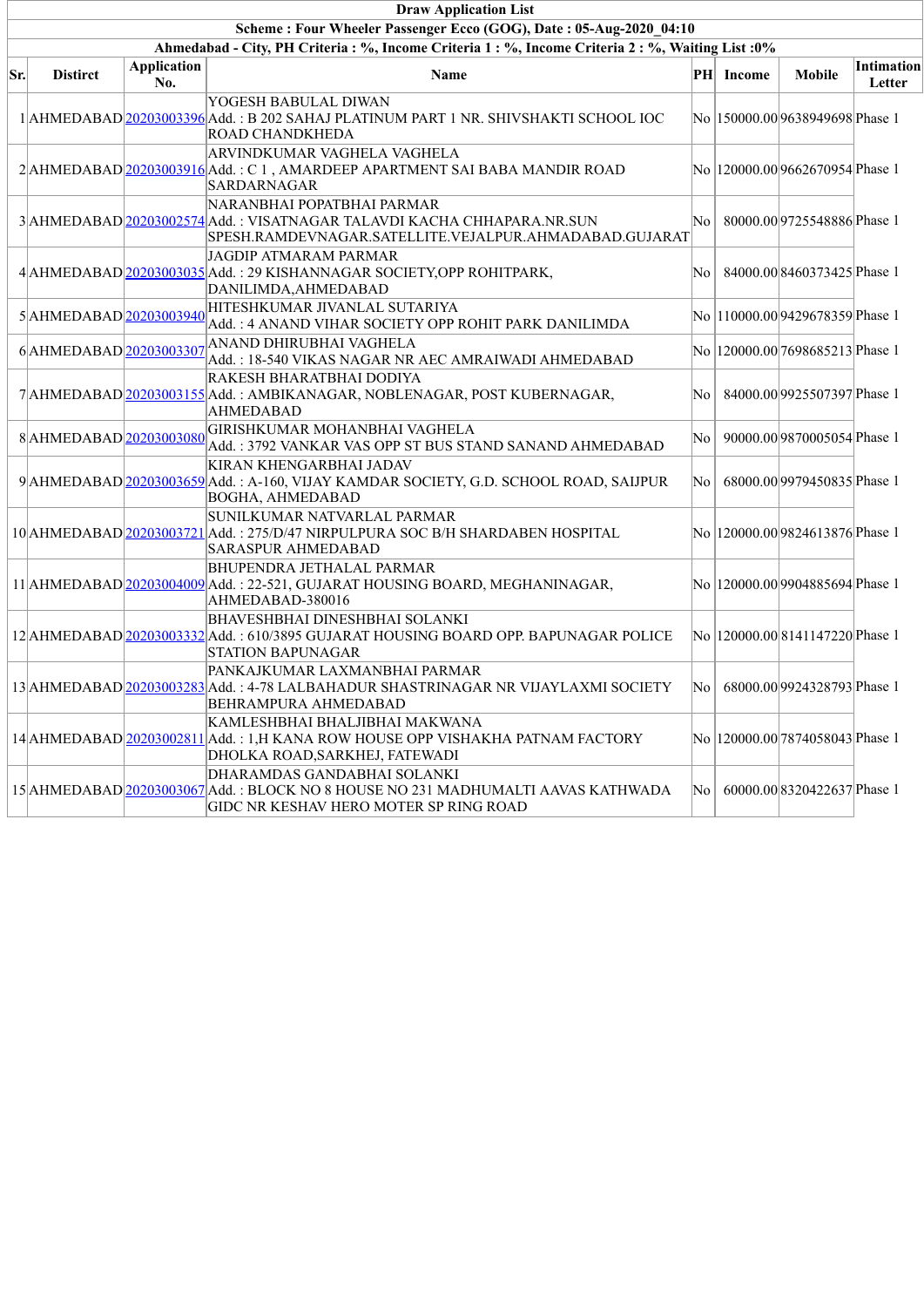|     | <b>Draw Application List</b>                                                     |                    |                                                                                                   |  |                  |                                 |                             |  |  |  |  |
|-----|----------------------------------------------------------------------------------|--------------------|---------------------------------------------------------------------------------------------------|--|------------------|---------------------------------|-----------------------------|--|--|--|--|
|     | Scheme: Four Wheeler Passenger Ecco (GOG), Date: 05-Aug-2020 04:10               |                    |                                                                                                   |  |                  |                                 |                             |  |  |  |  |
|     | PH Criteria : %, Income Criteria 1 : %, Income Criteria 2 : %, Waiting List : 0% |                    |                                                                                                   |  |                  |                                 |                             |  |  |  |  |
| Sr. | <b>Distirct</b>                                                                  | Application<br>No. | <b>Name</b>                                                                                       |  | <b>PH</b> Income | <b>Mobile</b>                   | <b>Intimation</b><br>Letter |  |  |  |  |
|     | 1SURENDRANAGAR                                                                   | 20203002707        | NAVLIKBHAI LALITBHAI VALODARA!<br>Add. : VALMIKI WAS AT CHUDA                                     |  |                  | No  36000.00 9106016481 Phase 1 |                             |  |  |  |  |
|     | 2 SURENDRANAGAR                                                                  | 20203003990        | MEGHRAJ BHUDARBHAI SOLANKI<br>Add.: JUNI KHARAVAD HARIPAR ROAD DHRANGADHRA                        |  |                  | No 68000.00 9722218669 Phase 1  |                             |  |  |  |  |
|     | 3 SURENDRANAGAR                                                                  |                    | BHANJIBHAI CHATURBHAI SHEKHAVA<br>20203003463 Add.: AT VELAVADAR TA WADHWAN DIST<br>SURENDRANAGAR |  |                  | No 50000.009099709681 Phase 1   |                             |  |  |  |  |
|     | 4 SURENDRANAGAR                                                                  | 20203002607        | DINESHBHAI BHIKHABHAI CHAVADA<br>Add.: AT.BAMANVA TA.PATDI.DIST.SURENDRANAGAR                     |  |                  | No 32000.009723184184 Phase 1   |                             |  |  |  |  |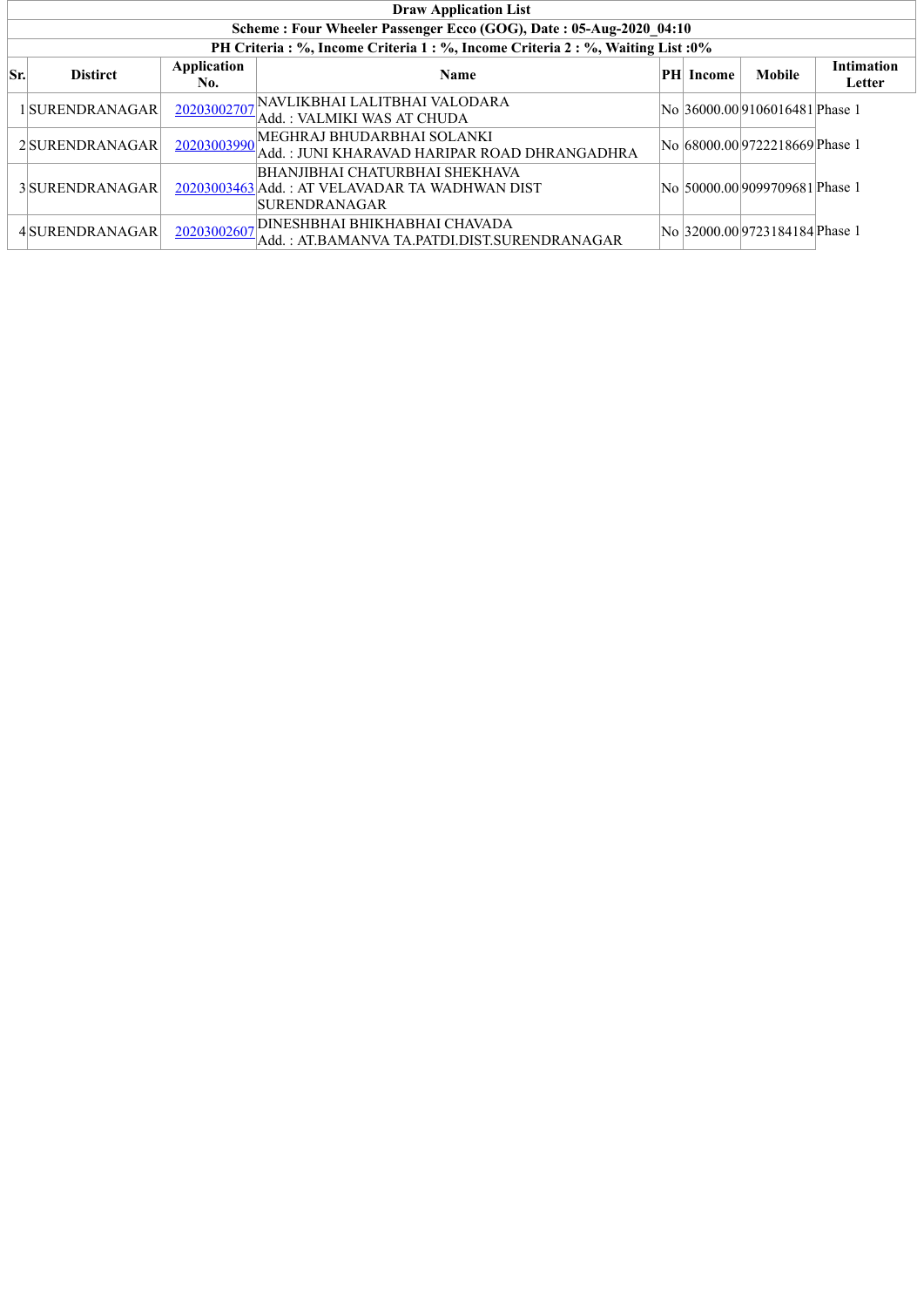| <b>Draw Application List</b>                                                     |                           |                                                                                                                                             |    |        |                                 |                             |  |  |  |  |  |
|----------------------------------------------------------------------------------|---------------------------|---------------------------------------------------------------------------------------------------------------------------------------------|----|--------|---------------------------------|-----------------------------|--|--|--|--|--|
| Scheme: Four Wheeler Passenger Ecco (GOG), Date: 05-Aug-2020 04:10               |                           |                                                                                                                                             |    |        |                                 |                             |  |  |  |  |  |
| PH Criteria : %, Income Criteria 1 : %, Income Criteria 2 : %, Waiting List : 0% |                           |                                                                                                                                             |    |        |                                 |                             |  |  |  |  |  |
| <b>Sr.</b> Distirct                                                              | <b>Application</b><br>No. | <b>Name</b>                                                                                                                                 | PH | Income | <b>Mobile</b>                   | <b>Intimation</b><br>Letter |  |  |  |  |  |
|                                                                                  | 1RAJKOT20203003870        | <b>SURESH MOHANBHAI PARMAR</b><br>Add. : GANOD TA.UPLETA. DIST. RAJKOT                                                                      |    |        | No  48000.00 7990567916 Phase 1 |                             |  |  |  |  |  |
|                                                                                  |                           | SANJAYBHAI RAMJIBHAI MAKWANA<br>2 RAJKOT 20203003343 Add.: AMBEDKARNAGAR STREET NO 2 B BEHIND S T WORK SHOP 150FT<br>RING ROAD MAVDI RAJKOT |    |        | No 68000.00 9979084209 Phase 1  |                             |  |  |  |  |  |
|                                                                                  | 3RAJKOT20203003703        | <b>BABU GOVINDBHAI BATHVAR</b><br> Add. : INDIRA NAGAR STREET NO 8 RAIYADHAR RAIYA ROAD RAJKOT                                              |    |        | No 60000.009737810916 Phase 1   |                             |  |  |  |  |  |
|                                                                                  | 4RAJKOT20203002757        | BIPINBHAI LAKHABHAI SOLANKI!<br>Add.: VANKAR VAS, STREET NO-1, OPP NEW BUS STAND, UPLETA                                                    |    |        | No 48000.00 9426317304 Phase 1  |                             |  |  |  |  |  |
|                                                                                  | 5RAJKOT20203002980        | <b>RAVI VINODBHAI PARMAR</b><br> Add. : MORBI ROAD GAURIDAD RAJKOT                                                                          |    |        | No 85000.00 9664621684 Phase 1  |                             |  |  |  |  |  |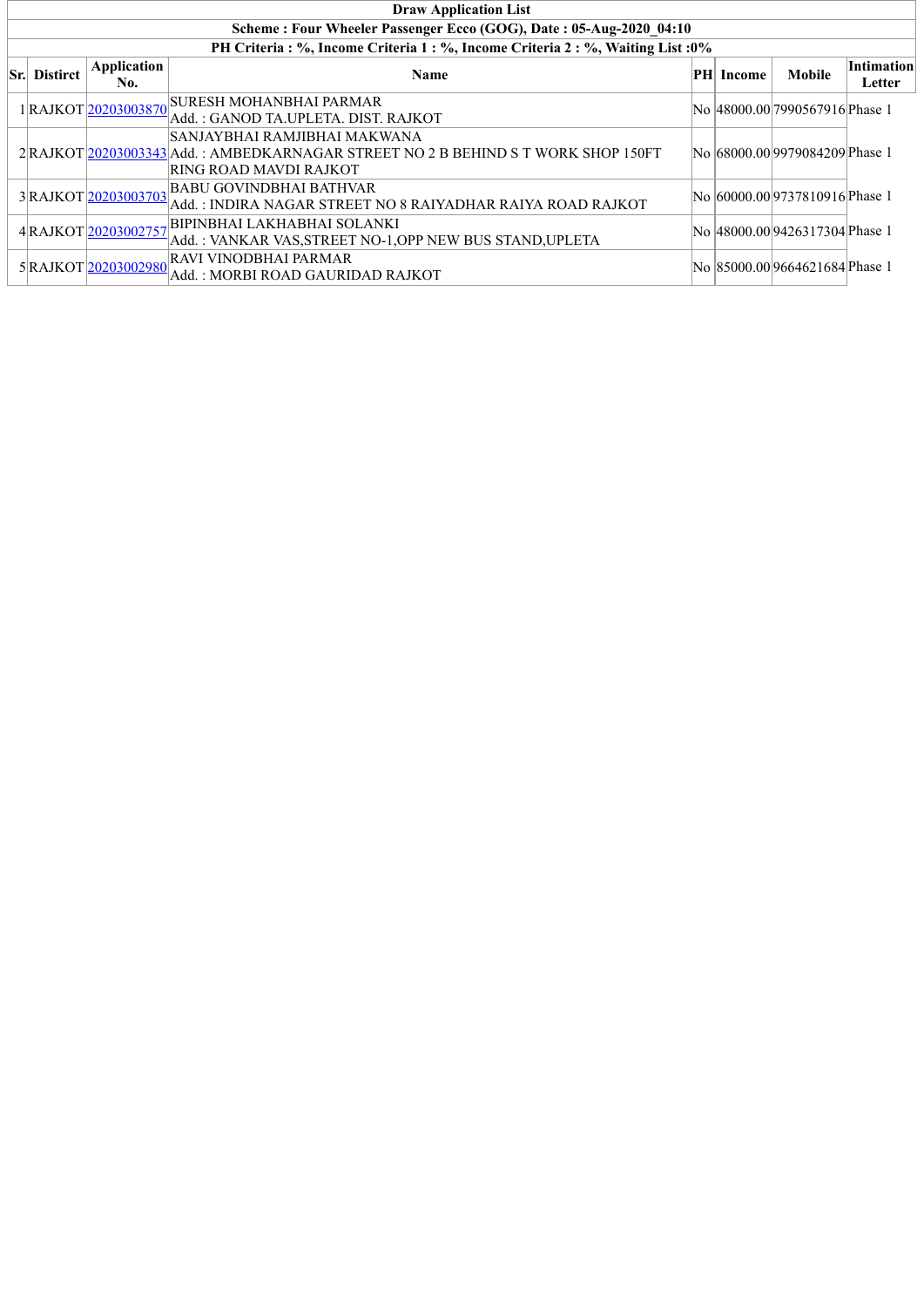|     | <b>Draw Application List</b>                                                     |                    |                                                                                                                       |  |                  |                                 |                             |  |  |  |  |  |
|-----|----------------------------------------------------------------------------------|--------------------|-----------------------------------------------------------------------------------------------------------------------|--|------------------|---------------------------------|-----------------------------|--|--|--|--|--|
|     | Scheme: Four Wheeler Passenger Ecco (GOG), Date: 05-Aug-2020 04:10               |                    |                                                                                                                       |  |                  |                                 |                             |  |  |  |  |  |
|     | PH Criteria : %, Income Criteria 1 : %, Income Criteria 2 : %, Waiting List : 0% |                    |                                                                                                                       |  |                  |                                 |                             |  |  |  |  |  |
| Sr. | <b>Distirct</b>                                                                  | Application<br>No. | <b>Name</b>                                                                                                           |  | <b>PH</b> Income | <b>Mobile</b>                   | <b>Intimation</b><br>Letter |  |  |  |  |  |
|     | 1JAMNAGAR                                                                        | 20203003647        | , ASHOK RAMESHBHAI CHAVDA<br>Add.: NEAR OLD BUS STAND, SOYAL, DHROL, JAMNAGAR                                         |  |                  | No 47000.00 9998468885 Phase 1  |                             |  |  |  |  |  |
|     | 2JAMNAGAR                                                                        | 20203003331        | <b>SAGAR PITHABHAI PANDAVADARA</b><br>Add.: MARUTINAGAR GOKULNAGAR UDHYOGNAGAR JAMNAGAR                               |  |                  | No  72000.00 9067087846 Phase 1 |                             |  |  |  |  |  |
|     | 3 JAMNAGAR                                                                       |                    | UPENDRABHAI MULJIBHAI ROSHIYA<br>20203003905 Add.: SHIVAM PARK, OPP. SHREEJI HALL, AVAS MAIN ROAD,<br><b>JAMNAGAR</b> |  |                  | No 36000.00 9898137985 Phase 1  |                             |  |  |  |  |  |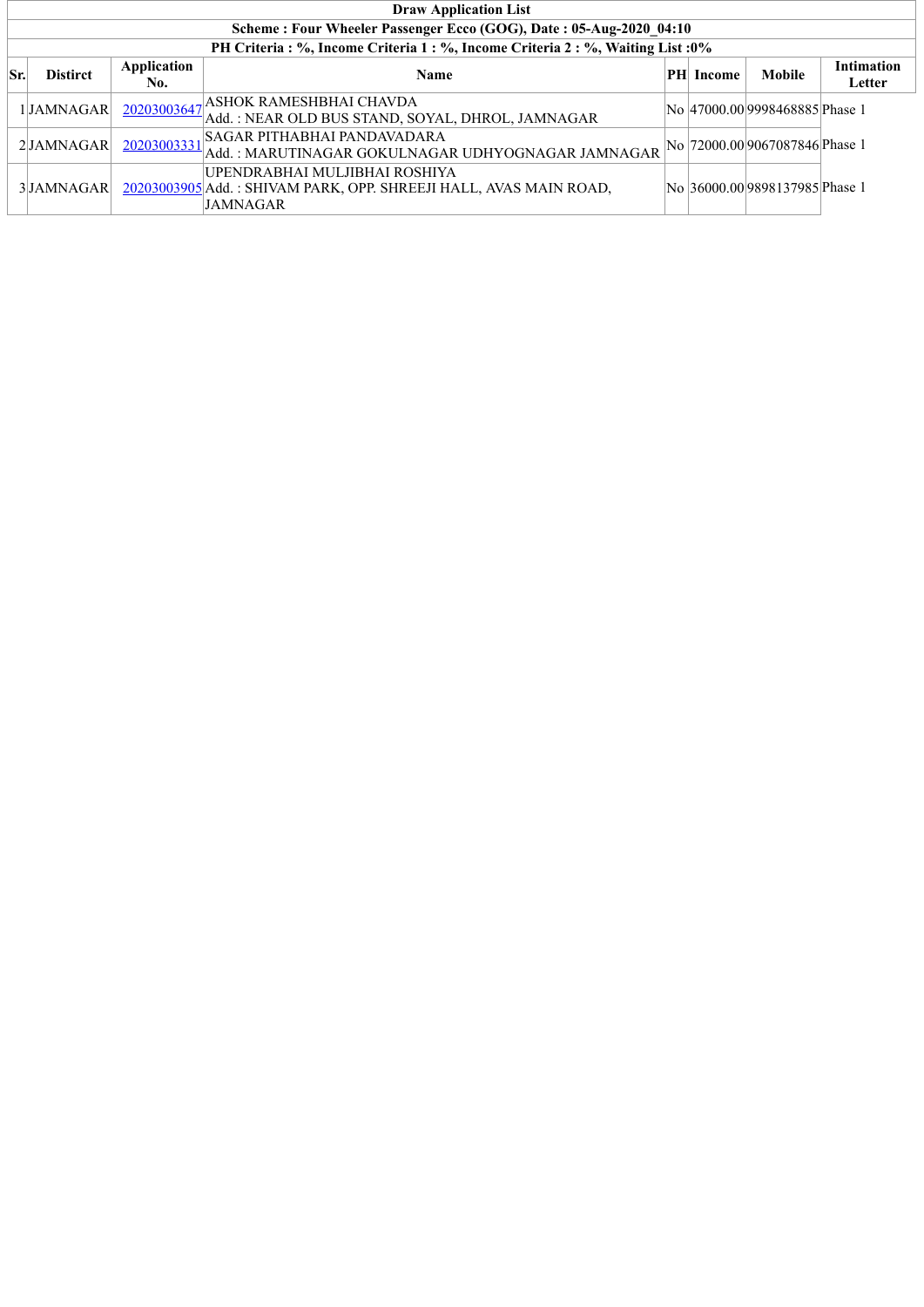| <b>Draw Application List</b>                                                     |                                     |                                                                                                                                             |  |                  |        |                          |  |  |  |
|----------------------------------------------------------------------------------|-------------------------------------|---------------------------------------------------------------------------------------------------------------------------------------------|--|------------------|--------|--------------------------|--|--|--|
| Scheme: Four Wheeler Passenger Ecco (GOG), Date: 05-Aug-2020 04:10               |                                     |                                                                                                                                             |  |                  |        |                          |  |  |  |
| PH Criteria : %, Income Criteria 1 : %, Income Criteria 2 : %, Waiting List : 0% |                                     |                                                                                                                                             |  |                  |        |                          |  |  |  |
|                                                                                  | <b>Sr.</b> Distirct Application No. | Name                                                                                                                                        |  | <b>PH</b> Income | Mobile | <b>Intimation Letter</b> |  |  |  |
| 1 VALSAD                                                                         |                                     | 20203003575 HIREN GAJANANA MAHYAVANSHI<br>20203003575 Add. : VILL 178 RAMWADI, DEHARI,UMARGAM,VALSAD,GUJARAT No 47000.00 8879255838 Phase 1 |  |                  |        |                          |  |  |  |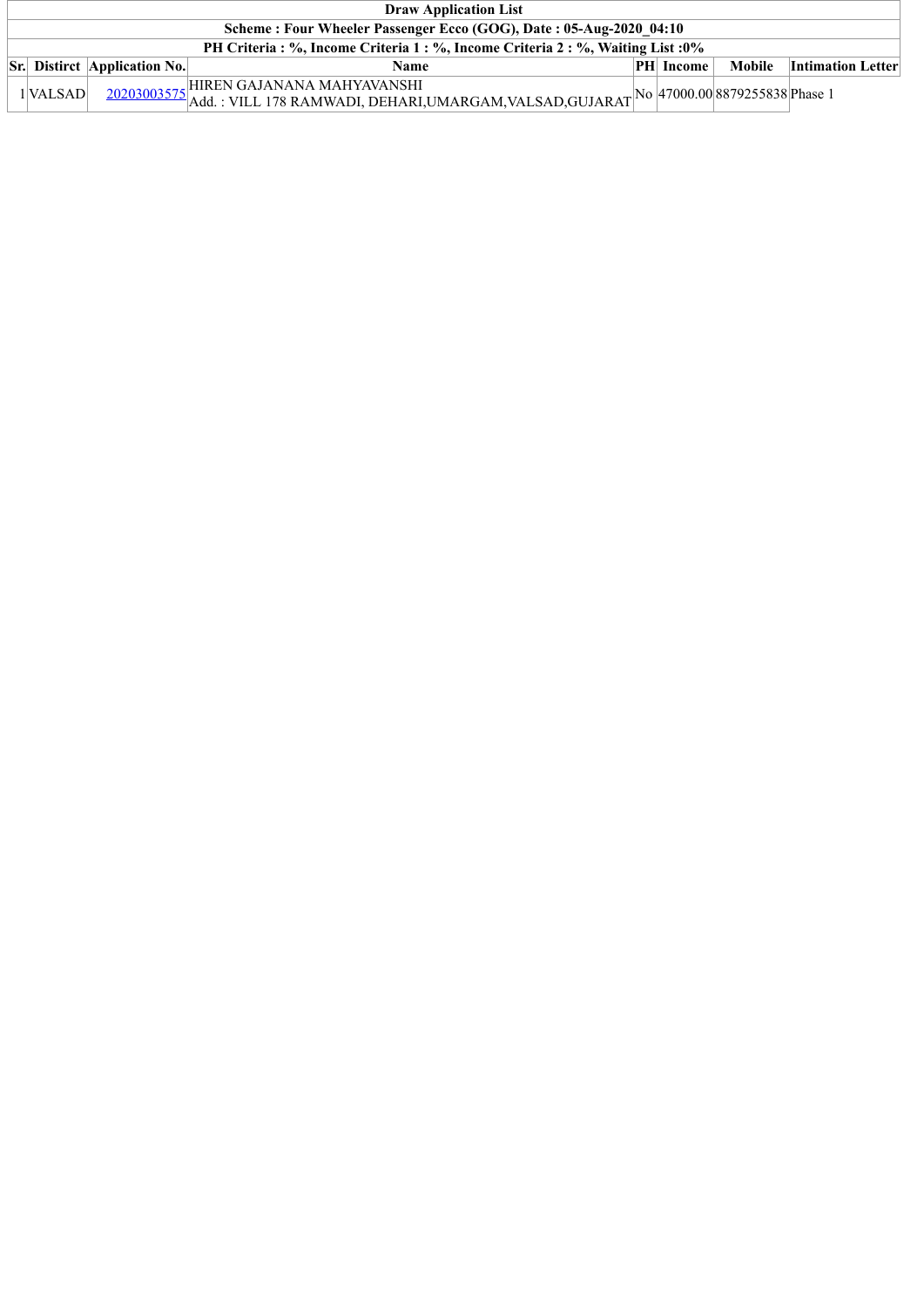|     | <b>Draw Application List</b>                                                     |                 |                                                                                                                              |  |                  |        |                          |  |  |  |
|-----|----------------------------------------------------------------------------------|-----------------|------------------------------------------------------------------------------------------------------------------------------|--|------------------|--------|--------------------------|--|--|--|
|     | Scheme: Four Wheeler Passenger Ecco (GOG), Date: 05-Aug-2020 04:10               |                 |                                                                                                                              |  |                  |        |                          |  |  |  |
|     | PH Criteria : %, Income Criteria 1 : %, Income Criteria 2 : %, Waiting List : 0% |                 |                                                                                                                              |  |                  |        |                          |  |  |  |
| Sr. | <b>Distirct</b>                                                                  | Application No. | <b>Name</b>                                                                                                                  |  | <b>PH</b> Income | Mobile | <b>Intimation Letter</b> |  |  |  |
|     | 1 PORBANDAR                                                                      |                 | $\frac{20203003686}{\text{Add: KANADHAR-KHAMBHODAR, PORBANDAR}}\text{No} \text{ 45000.00} \text{ 9979658072} \text{Phase 1}$ |  |                  |        |                          |  |  |  |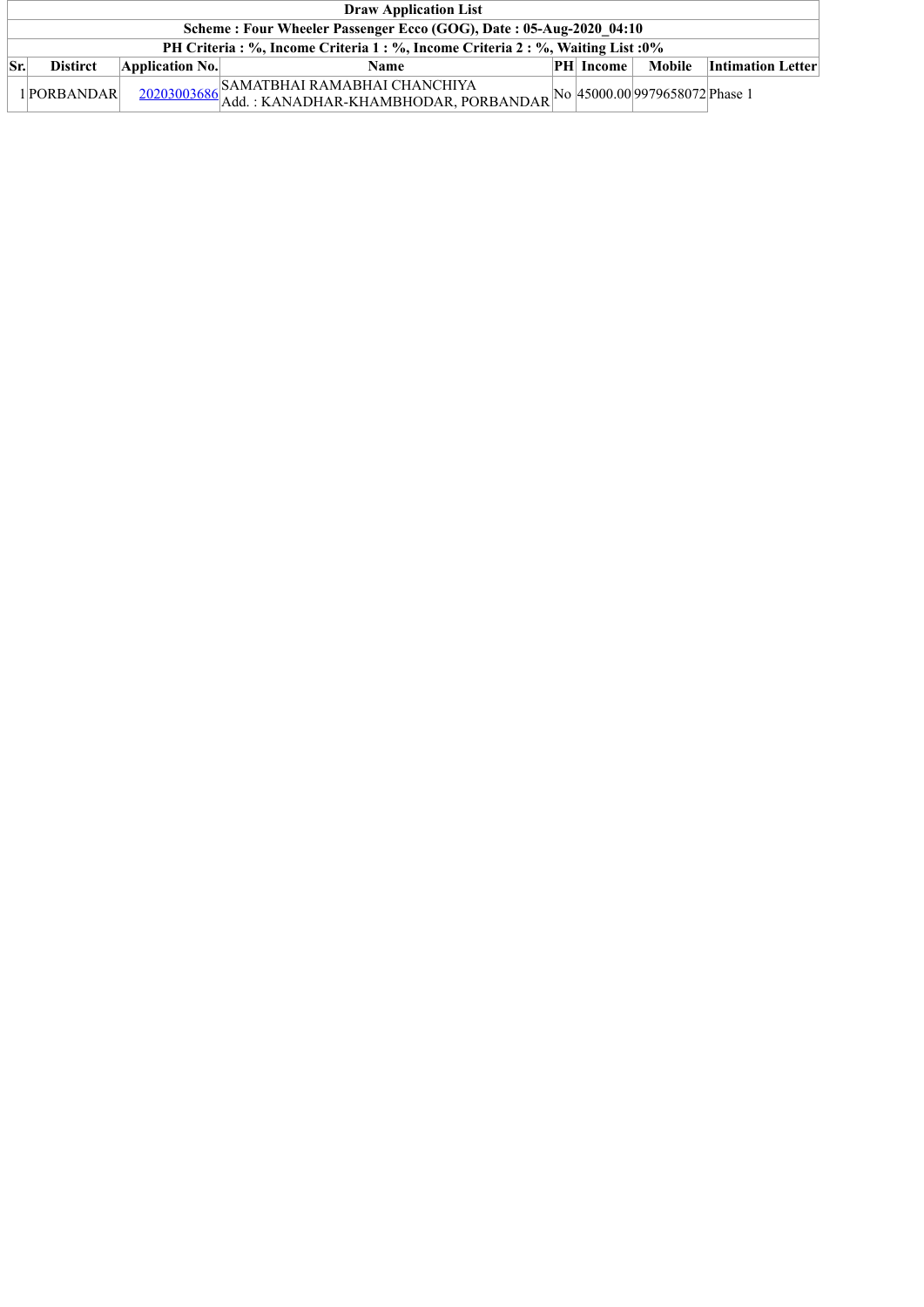| <b>Draw Application List</b>                                                     |                    |                                                                                                                                        |    |               |                                  |                      |  |  |  |  |  |  |
|----------------------------------------------------------------------------------|--------------------|----------------------------------------------------------------------------------------------------------------------------------------|----|---------------|----------------------------------|----------------------|--|--|--|--|--|--|
| Scheme: Four Wheeler Passenger Ecco (GOG), Date: 05-Aug-2020 04:10               |                    |                                                                                                                                        |    |               |                                  |                      |  |  |  |  |  |  |
| PH Criteria : %, Income Criteria 1 : %, Income Criteria 2 : %, Waiting List : 0% |                    |                                                                                                                                        |    |               |                                  |                      |  |  |  |  |  |  |
| <b>Sr.</b> Distirct                                                              | Application<br>No. | <b>Name</b>                                                                                                                            | PH | <b>Income</b> | <b>Mobile</b>                    | Intimation<br>Letter |  |  |  |  |  |  |
|                                                                                  |                    | DILIPKUMAR AMRABHAI GOHIL<br>1 AMRELI 20203003744 Add. : BLOCK NO 8 HARI OM ASHOPALAV SOCIETY WESTRNPARK CHITAL<br><b>ROAD AMRELI</b>  |    |               | No  150000.00 9722230023 Phase 1 |                      |  |  |  |  |  |  |
|                                                                                  |                    | SAMIRBHAI NAJABHAI DAFDA<br>2 AMRELI 20203003219 Add.: TO.DHARI (PREMPARA) SAMIRBHAI NAJABHAI DAFDA VISAVADAR<br><b>ROAD PIN365640</b> | No |               | 60000.009714798988Phase 1        |                      |  |  |  |  |  |  |
|                                                                                  |                    | $3\mbox{$\mid$AMRELI\mbox{$\mid$20203002626$} VOGENDRABHAI BABUBHAI MARU}$<br>Add.: KARIYANA ROAD, NEAR MADHUVAN PARK                  |    |               | No  150000.00 9510555544 Phase 1 |                      |  |  |  |  |  |  |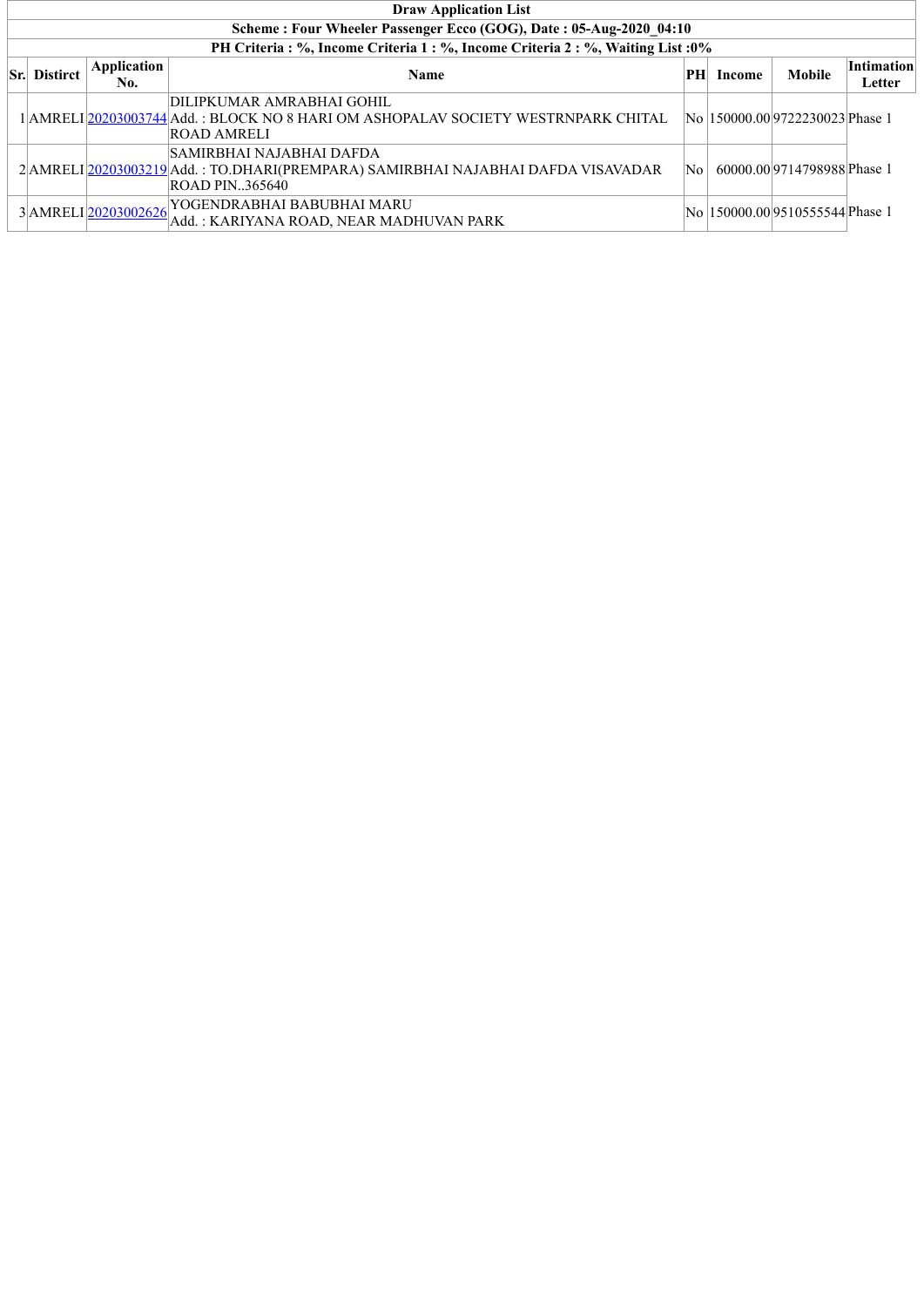|     | <b>Draw Application List</b>                                       |                    |                                                                                                                                                                                                |    |        |                             |                      |  |  |  |  |
|-----|--------------------------------------------------------------------|--------------------|------------------------------------------------------------------------------------------------------------------------------------------------------------------------------------------------|----|--------|-----------------------------|----------------------|--|--|--|--|
|     | Scheme: Four Wheeler Passenger Ecco (GOG), Date: 05-Aug-2020 04:10 |                    |                                                                                                                                                                                                |    |        |                             |                      |  |  |  |  |
|     |                                                                    |                    | PH Criteria : %, Income Criteria 1 : %, Income Criteria 2 : %, Waiting List : 0%                                                                                                               |    |        |                             |                      |  |  |  |  |
| Sr. | <b>Distirct</b>                                                    | Application<br>No. | <b>Name</b>                                                                                                                                                                                    | PH | Income | <b>Mobile</b>               | Intimation<br>Letter |  |  |  |  |
|     |                                                                    |                    | JAGDISHBHAI NANJIBHAI SOLANKI<br>1 BHAVNAGAR  <u>20203002675 </u> Add. : PLOT NO.479,UTTARKRUSHNANAGAR,AMBEDKAR ROAD,KUVA  No  120000.00 9824796517 Phase 1<br>VALO CHOWK,ANANDNAGAR,BHAVNAGAR |    |        |                             |                      |  |  |  |  |
|     | 2BHAVNAGAR 20203002869                                             |                    | PRAGJIBHAI PREMJIBHAI MAKWANA<br>Add.: MAFATNAGAR, BUDHEL, TA. BHAVNAGAR, DIST. BHAVNAGAR                                                                                                      | No |        | 80000.00 9601409682 Phase 1 |                      |  |  |  |  |
|     | 3BHAVNAGAR 20203003631                                             |                    | JAYANTIBHAI RANCHHODBHAI MESARIYA<br>Add.: AT VELAVADAR TA GARIYADHAR DIST BHAVNAGAR                                                                                                           | No |        | 80000.00 9428051238 Phase 1 |                      |  |  |  |  |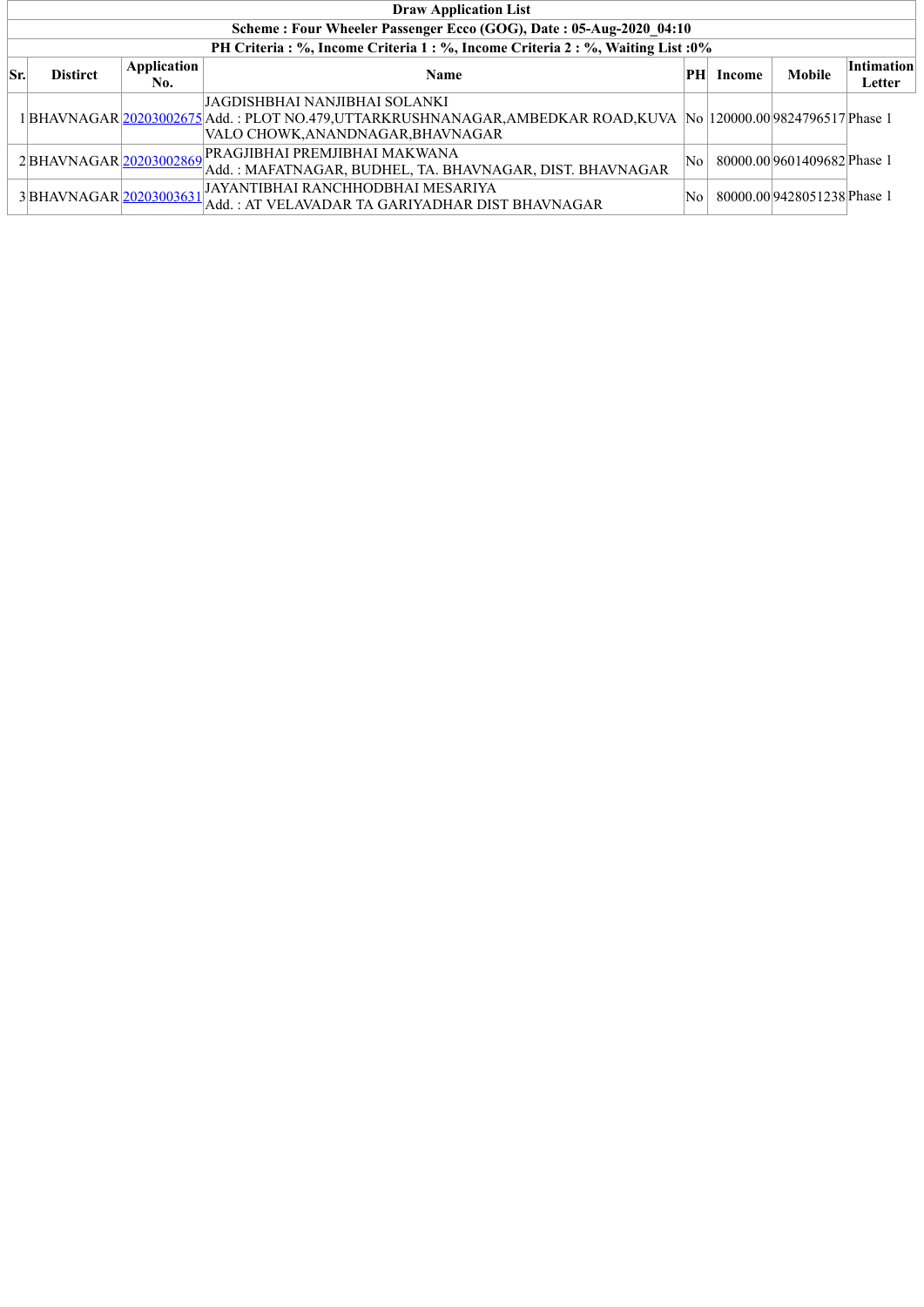| <b>Draw Application List</b>                                                     |                                     |                                                                                          |                     |        |                                  |                          |  |  |  |  |  |
|----------------------------------------------------------------------------------|-------------------------------------|------------------------------------------------------------------------------------------|---------------------|--------|----------------------------------|--------------------------|--|--|--|--|--|
| Scheme: Four Wheeler Passenger Ecco (GOG), Date: 05-Aug-2020 04:10               |                                     |                                                                                          |                     |        |                                  |                          |  |  |  |  |  |
| PH Criteria : %, Income Criteria 1 : %, Income Criteria 2 : %, Waiting List : 0% |                                     |                                                                                          |                     |        |                                  |                          |  |  |  |  |  |
|                                                                                  | <b>Sr.</b> Distirct Application No. | <b>Name</b>                                                                              | PН                  | Income | <b>Mobile</b>                    | <b>Intimation Letter</b> |  |  |  |  |  |
| $1$  ANAND                                                                       |                                     | 20203003782 Add. : AHIR STREET AT NISRAYA<br>Add. : AHIR STREET AT NISRAYA               | No                  |        | 42000.009328157330Phase 1        |                          |  |  |  |  |  |
| $2$ $ANAND$                                                                      |                                     | 20203002726 RAHULKUMAR GOPALDAS MAKAWANA<br>Add. : MOHAN PURA FATEH DARAWAJA AT KHAMBHAT |                     |        | No  140000.00 9662865514 Phase 1 |                          |  |  |  |  |  |
| 3ANAND                                                                           |                                     | $\frac{20203002933}{\text{Add.}}$ : VANKARVAS, AT-BAMANVA TA-KHAMBHAT DIST-ANAND         | $\overline{\rm No}$ |        | 58000.00 6351725951 Phase 1      |                          |  |  |  |  |  |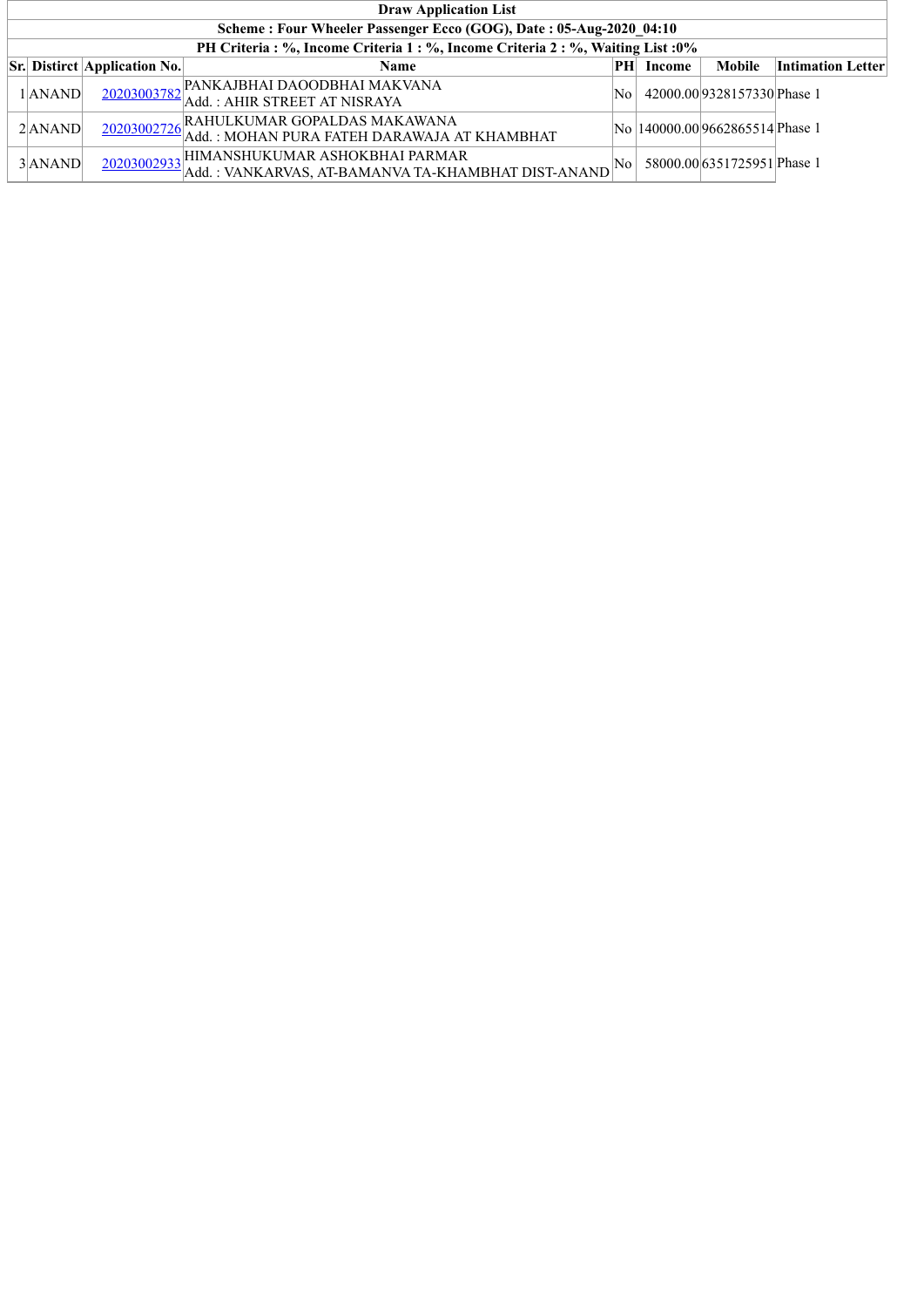|           | <b>Draw Application List</b>                                                     |                                                                             |  |                  |                                 |                          |  |  |  |  |  |
|-----------|----------------------------------------------------------------------------------|-----------------------------------------------------------------------------|--|------------------|---------------------------------|--------------------------|--|--|--|--|--|
|           | Scheme: Four Wheeler Passenger Ecco (GOG), Date: 05-Aug-2020 04:10               |                                                                             |  |                  |                                 |                          |  |  |  |  |  |
|           | PH Criteria : %, Income Criteria 1 : %, Income Criteria 2 : %, Waiting List : 0% |                                                                             |  |                  |                                 |                          |  |  |  |  |  |
|           | <b>Sr.</b> Distirct Application No.                                              | <b>Name</b>                                                                 |  | <b>PH</b> Income | Mobile                          | <b>Intimation Letter</b> |  |  |  |  |  |
| 1 KHEDA   |                                                                                  | $\frac{20203003351}{\text{Add: ATPO DUDHATHAL TA KAPADWANI DIST KHEDA}}$    |  |                  | No  70000.00 6351389667 Phase 1 |                          |  |  |  |  |  |
| $2$ KHEDA |                                                                                  | 20203002620 KIRITKUMAR BHAVANBHAI JADAV<br>Add.: 1259 JAVAHAR SOCIETY KANIJ |  |                  | No  72000.00 8469713391 Phase 1 |                          |  |  |  |  |  |
| 3 KHEDA   |                                                                                  | 20203002947 HIMANSHU ISHWARBHAI PARMAR<br>Add.: VANKARVAS AT - PO - MANKVA  |  |                  | No 60000.00 7096957421 Phase 1  |                          |  |  |  |  |  |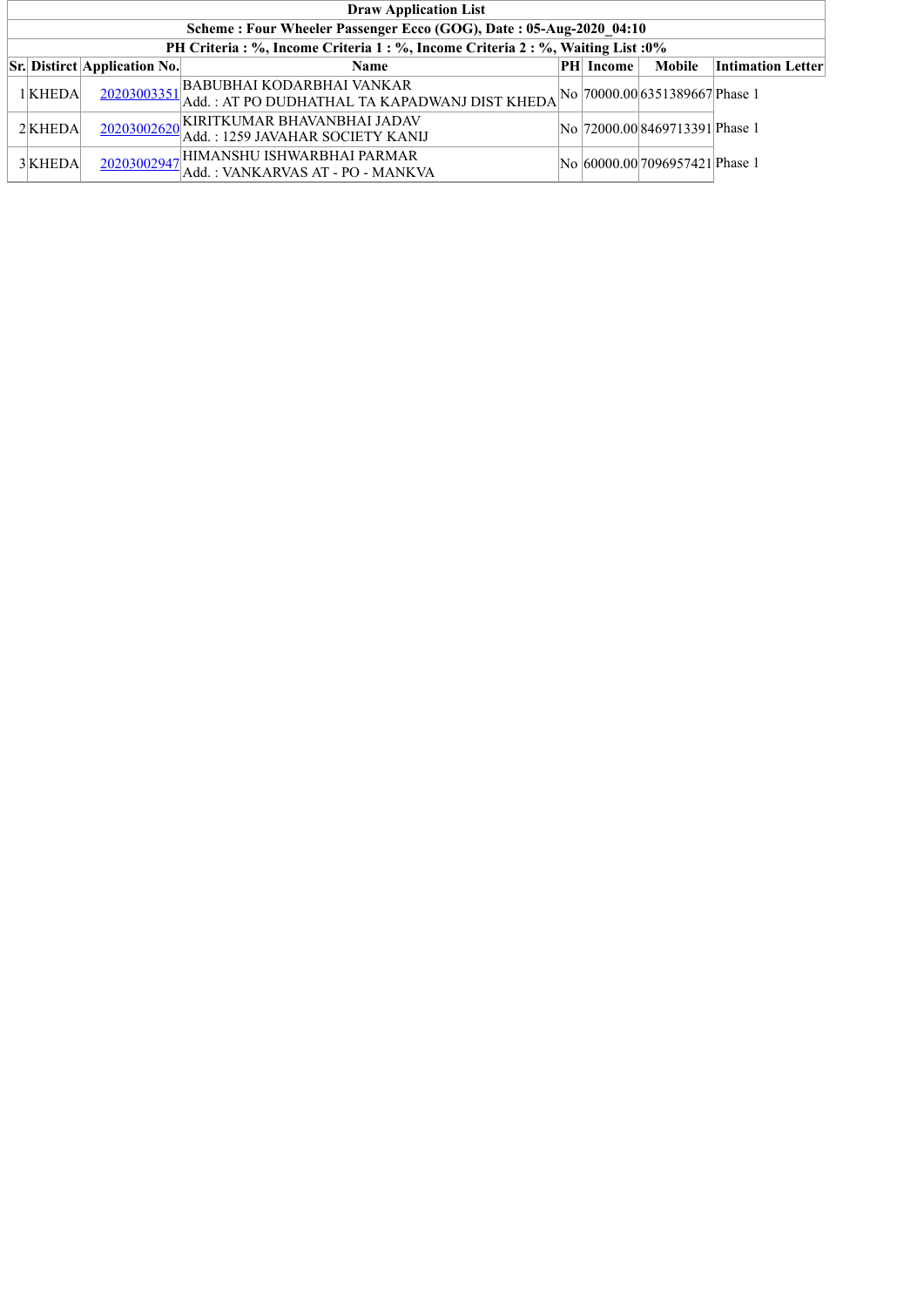|     | <b>Draw Application List</b>                                                     |                 |                                                                                                                                     |  |                  |        |                          |  |  |  |
|-----|----------------------------------------------------------------------------------|-----------------|-------------------------------------------------------------------------------------------------------------------------------------|--|------------------|--------|--------------------------|--|--|--|
|     | Scheme: Four Wheeler Passenger Ecco (GOG), Date: 05-Aug-2020 04:10               |                 |                                                                                                                                     |  |                  |        |                          |  |  |  |
|     | PH Criteria : %, Income Criteria 1 : %, Income Criteria 2 : %, Waiting List : 0% |                 |                                                                                                                                     |  |                  |        |                          |  |  |  |
| Sr. | <b>Distirct</b>                                                                  | Application No. | <b>Name</b>                                                                                                                         |  | <b>PH</b> Income | Mobile | <b>Intimation Letter</b> |  |  |  |
|     | 1 PANCH MAHALS                                                                   |                 | $\frac{20203003973}{\text{Add.}: \text{HIGH SCHOOL BAHI TA-SHAHERA}}\text{No} \Big  40000.00 \Big  9427816581 \Big  \text{Phase 1}$ |  |                  |        |                          |  |  |  |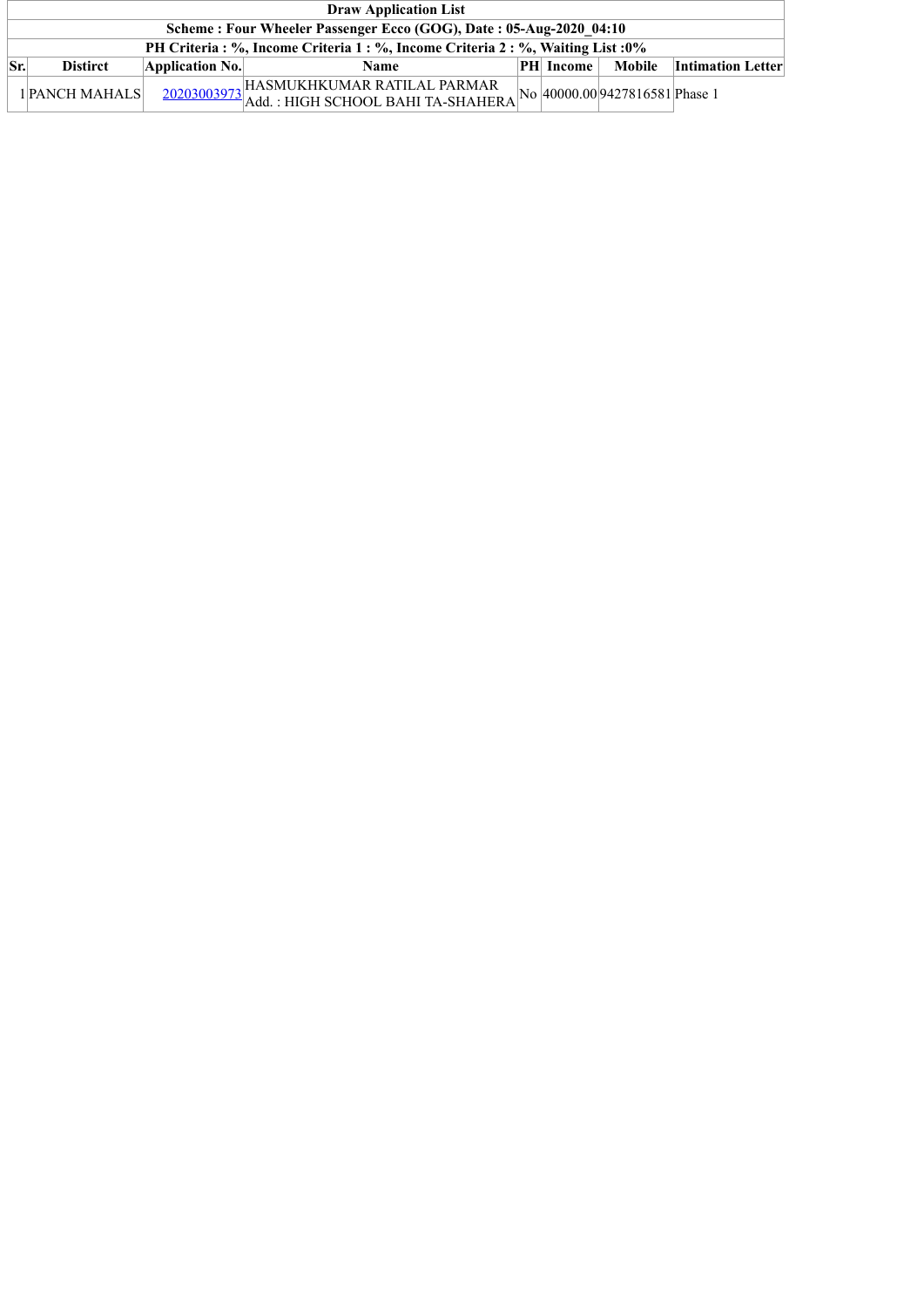| <b>Draw Application List</b>                                                     |                    |                                                                                                                      |    |               |                                |                             |  |  |  |
|----------------------------------------------------------------------------------|--------------------|----------------------------------------------------------------------------------------------------------------------|----|---------------|--------------------------------|-----------------------------|--|--|--|
| Scheme: Four Wheeler Passenger Ecco (GOG), Date: 05-Aug-2020 04:10               |                    |                                                                                                                      |    |               |                                |                             |  |  |  |
| PH Criteria : %, Income Criteria 1 : %, Income Criteria 2 : %, Waiting List : 0% |                    |                                                                                                                      |    |               |                                |                             |  |  |  |
| <b>Sr. Distirct</b>                                                              | Application<br>No. | <b>Name</b>                                                                                                          | PH | <b>Income</b> | Mobile                         | <b>Intimation</b><br>Letter |  |  |  |
| 1DOHAD                                                                           |                    | KAMLESHKUMAR VIRUBHAI PARMAR<br>20203002813 Add. : VADI FALIYU AT BHATHVADA POST RAMA TA DEVGADH BARIA<br>DIST DAHOD |    |               | No 32000.00 9316233059 Phase 1 |                             |  |  |  |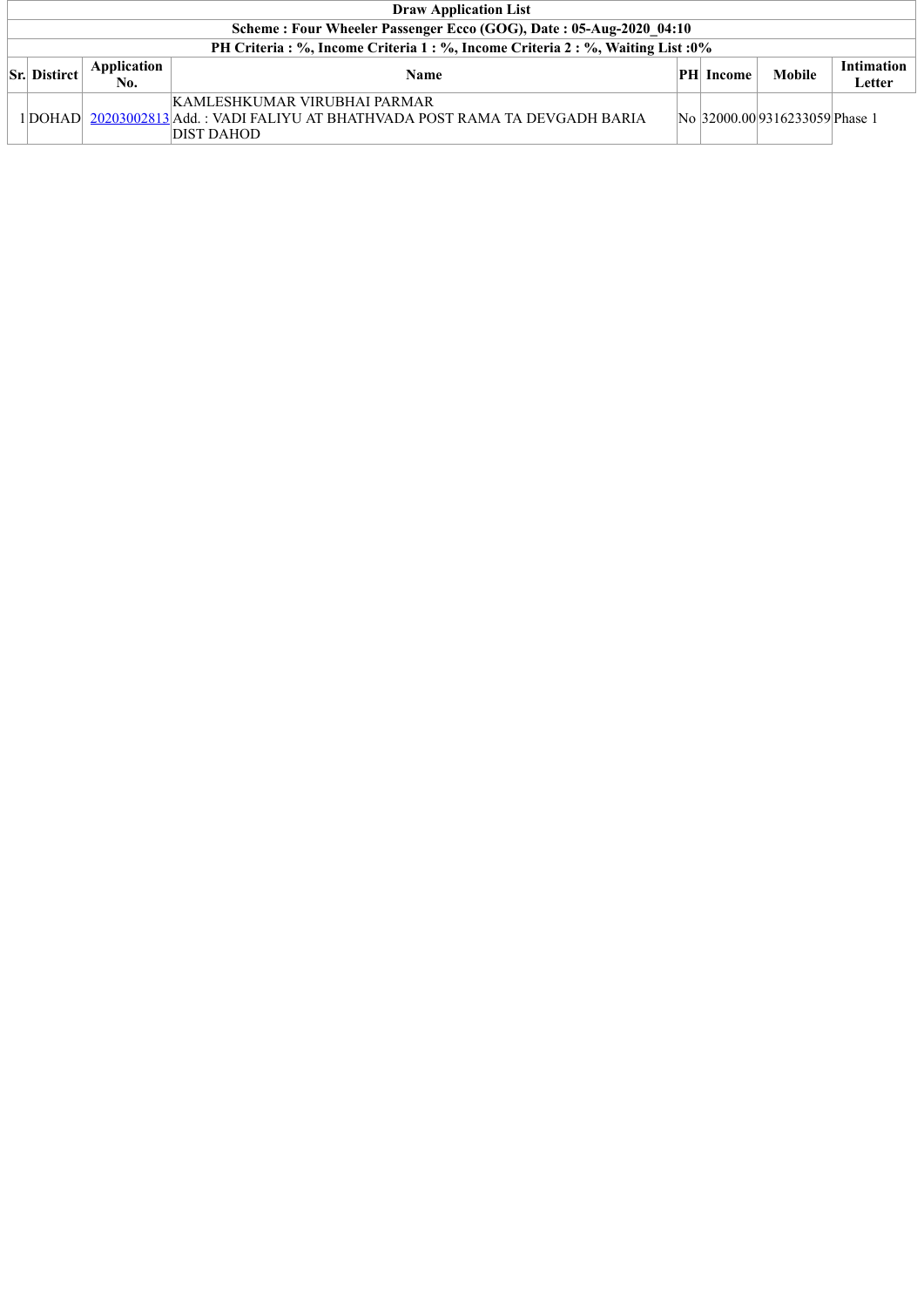|     | <b>Draw Application List</b>                                       |             |                                                                                    |  |           |                                 |                   |  |  |  |
|-----|--------------------------------------------------------------------|-------------|------------------------------------------------------------------------------------|--|-----------|---------------------------------|-------------------|--|--|--|
|     | Scheme: Four Wheeler Passenger Ecco (GOG), Date: 05-Aug-2020 04:10 |             |                                                                                    |  |           |                                 |                   |  |  |  |
|     |                                                                    |             | PH Criteria : %, Income Criteria 1 : %, Income Criteria 2 : %, Waiting List : 0%   |  |           |                                 |                   |  |  |  |
| Sr. | <b>Distirct</b>                                                    | Application | <b>Name</b>                                                                        |  | PH Income | <b>Mobile</b>                   | <b>Intimation</b> |  |  |  |
|     |                                                                    | No.         |                                                                                    |  |           |                                 | Letter            |  |  |  |
|     |                                                                    |             | PANKAJBHAI MAGANBHAI SONDARWA                                                      |  |           |                                 |                   |  |  |  |
|     |                                                                    |             | 1 VADODARA 20203003324 Add.: 214, SLUM QUARTERS, TULSIWADI, KARELIBAUG, FATEPURA,  |  |           | No  75000.00 9601825833 Phase 1 |                   |  |  |  |
|     |                                                                    |             | VADODARA,                                                                          |  |           |                                 |                   |  |  |  |
|     |                                                                    |             | $2\begin{vmatrix} VADODARA & 20203002704 \end{vmatrix}$ MANUBHAI DHIRAJBHAI PARMAR |  |           | No 60000.00 7567645466 Phase 1  |                   |  |  |  |
|     |                                                                    |             | Add.: 476 CHACHA NEHRU VASAHAT OPP KAMLA NAGAR AJWA ROAD                           |  |           |                                 |                   |  |  |  |
|     |                                                                    |             | 3 VADODARA 20203003568 HIRENBHAI ASHVINKUMAR PARMAR                                |  |           | No 96000.00 9904091149 Phase 1  |                   |  |  |  |
|     |                                                                    |             | Add.: G-63, PAVANDHAM SOCIETY, WARSIA RING ROAD, VADODARA                          |  |           |                                 |                   |  |  |  |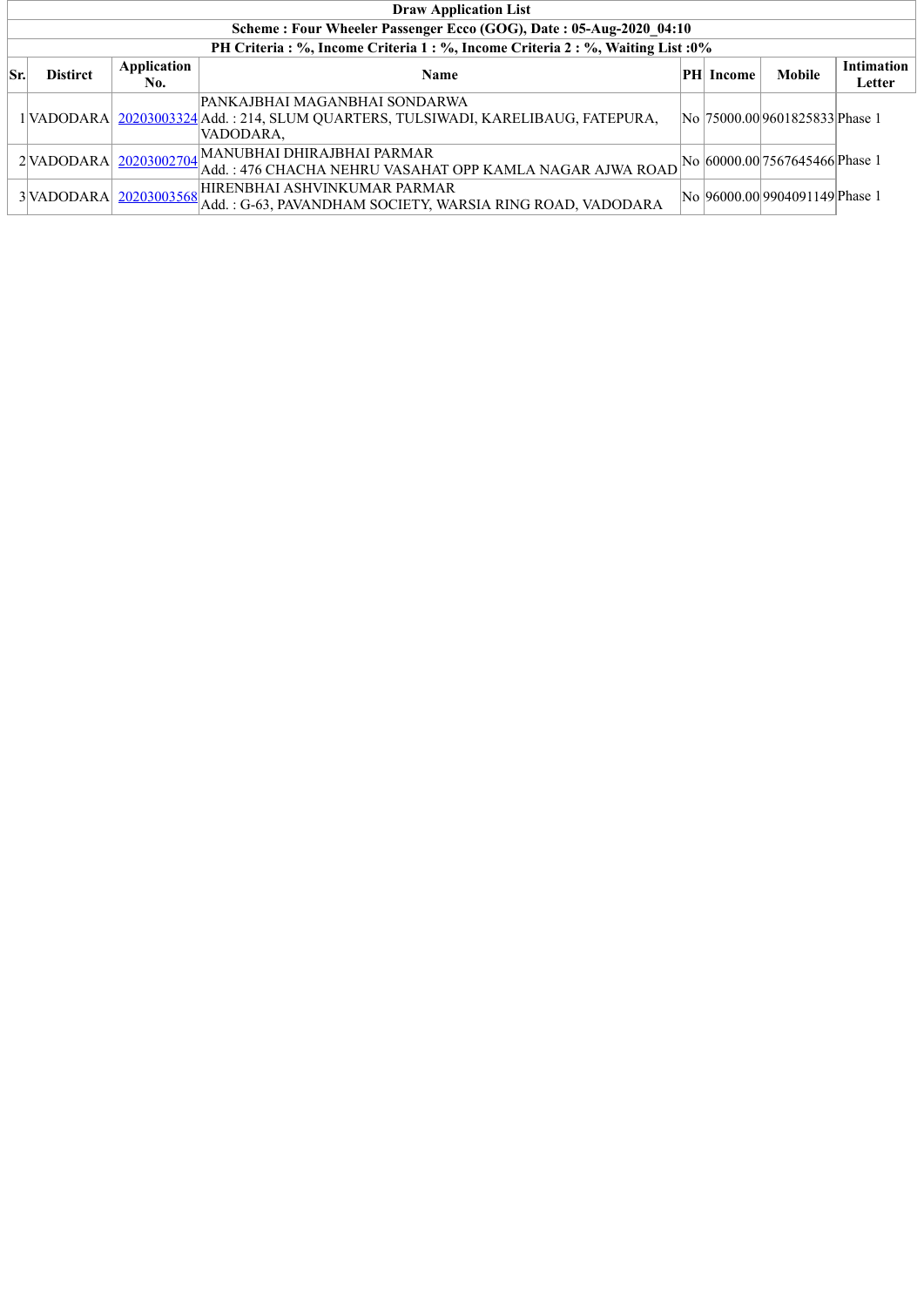|     | <b>Draw Application List</b>                                                     |                 |                                                                                                                                                            |     |        |                             |                          |  |  |  |
|-----|----------------------------------------------------------------------------------|-----------------|------------------------------------------------------------------------------------------------------------------------------------------------------------|-----|--------|-----------------------------|--------------------------|--|--|--|
|     | Scheme: Four Wheeler Passenger Ecco (GOG), Date: 05-Aug-2020_04:10               |                 |                                                                                                                                                            |     |        |                             |                          |  |  |  |
|     | PH Criteria : %, Income Criteria 1 : %, Income Criteria 2 : %, Waiting List : 0% |                 |                                                                                                                                                            |     |        |                             |                          |  |  |  |
| Sr. | <b>Distirct</b>                                                                  | Application No. | Name                                                                                                                                                       | PH  | Income | Mobile                      | <b>Intimation Letter</b> |  |  |  |
|     | 1BHARUCH                                                                         |                 | $\frac{20203003873}{\text{Add.}:}\text{ROHITVAS, BHATHJI FALIYU, AT POST - VAVLI}^{\text{No}}\text{No} \text{120000.00}\text{9726252005}^{\text{Phase 1}}$ |     |        |                             |                          |  |  |  |
|     | 2BHARUCH                                                                         |                 | 20203003968<br>Add. : 118 SAMOR                                                                                                                            | No. |        | 76000.00 8980855192 Phase 1 |                          |  |  |  |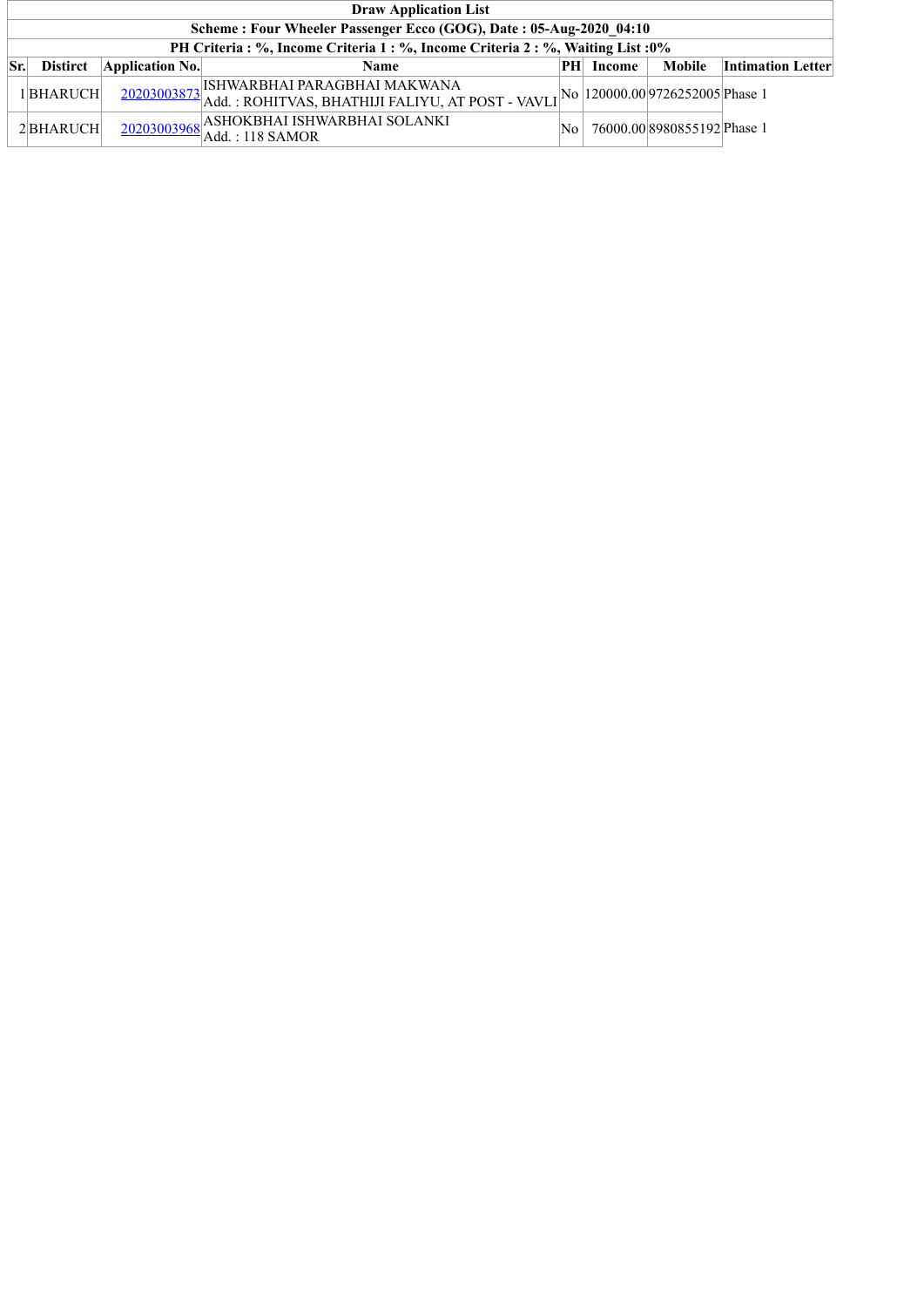| <b>Draw Application List</b>                                       |                      |                                                                                                                                             |                        |        |                                  |                             |  |  |  |
|--------------------------------------------------------------------|----------------------|---------------------------------------------------------------------------------------------------------------------------------------------|------------------------|--------|----------------------------------|-----------------------------|--|--|--|
| Scheme: Four Wheeler Passenger Ecco (GOG), Date: 05-Aug-2020_04:10 |                      |                                                                                                                                             |                        |        |                                  |                             |  |  |  |
|                                                                    |                      | PH Criteria : %, Income Criteria 1 : %, Income Criteria 2 : %, Waiting List : 0%                                                            |                        |        |                                  |                             |  |  |  |
| <b>Sr.</b> Distirct                                                | Application<br>No.   | <b>Name</b>                                                                                                                                 | PH                     | Income | <b>Mobile</b>                    | <b>Intimation</b><br>Letter |  |  |  |
|                                                                    | 1 SURAT  20203003700 | JAGDISHBHAI PALJIBHAI RATHOD<br>Add.: A-54.BAHUCHAR NAGAR.VED ROAD.SURAT                                                                    |                        |        | No  120000.00 9879081279 Phase 1 |                             |  |  |  |
|                                                                    | 2SURAT 20203002826   | TUSHARBHAI PRAVINBHAI MAHYAVANSHI<br> Add. : TAL. BARDOLI DIST. SURAT                                                                       | No.                    |        | 60000.008469224413Phase 1        |                             |  |  |  |
|                                                                    | 3SURAT 20203003284   | RAJESHBHAI DINESHBHAI SURATI<br>Add.: 760, NEW COLONY, BARBODHAN, TAL OLPAD, SURAT                                                          | $\overline{\text{No}}$ |        | 72000.00 8780429438 Phase 1      |                             |  |  |  |
|                                                                    |                      | ASHVINKUMAR BABUBHAI PARMAR <br>4 SURAT 20203003044 Add.: A-305, RAJ LAXMI RESIDENCY, OPP. L. D. HIGHSCHOOL, STATION<br><b>ROAD, SACHIN</b> | $\overline{\text{No}}$ |        | 35000.00 9726042579 Phase 1      |                             |  |  |  |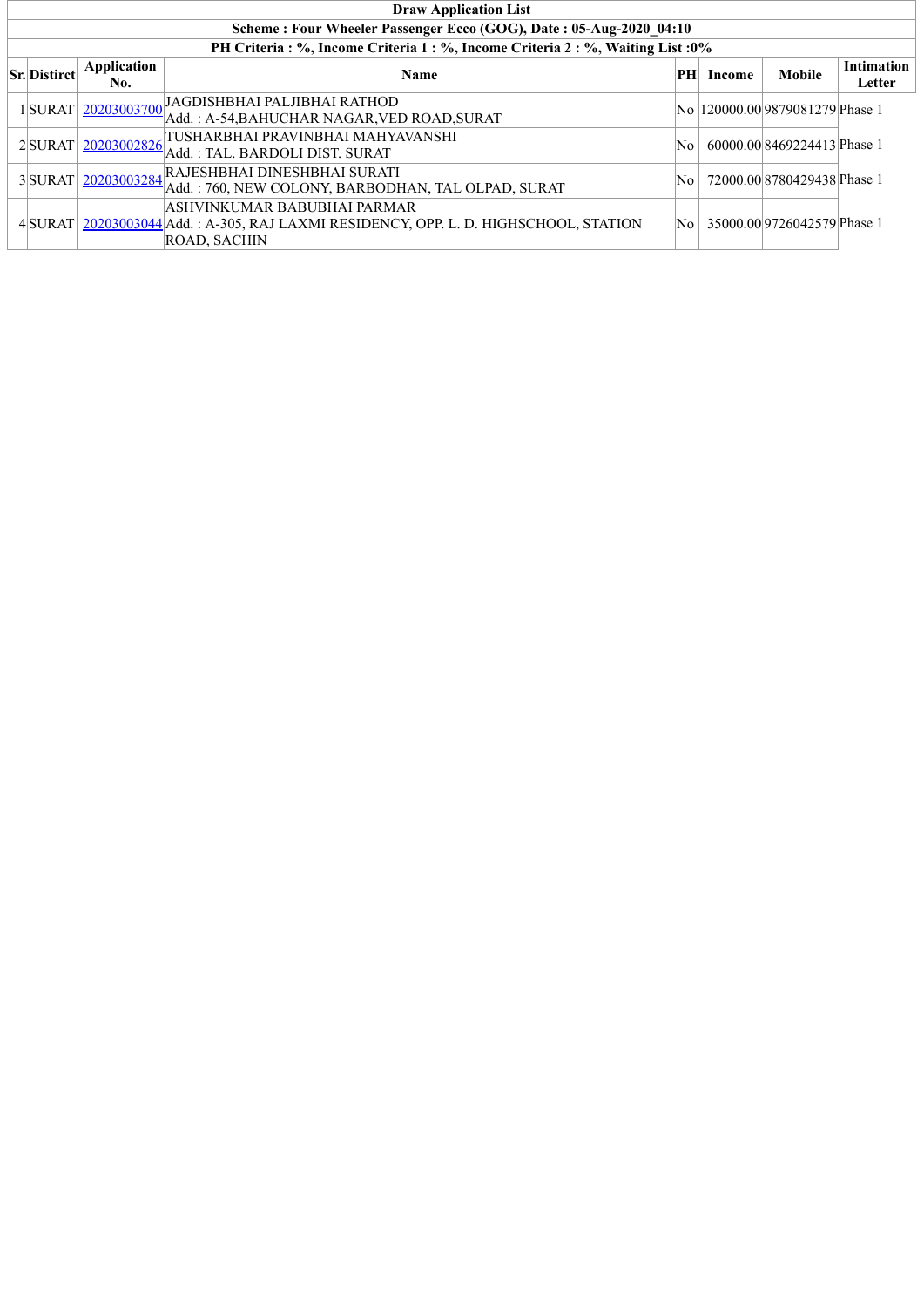|     | <b>Draw Application List</b>                                                     |                    |                                                                                                                                        |    |        |                                 |                             |  |  |  |
|-----|----------------------------------------------------------------------------------|--------------------|----------------------------------------------------------------------------------------------------------------------------------------|----|--------|---------------------------------|-----------------------------|--|--|--|
|     | Scheme: Four Wheeler Passenger Ecco (GOG), Date: 05-Aug-2020 04:10               |                    |                                                                                                                                        |    |        |                                 |                             |  |  |  |
|     | PH Criteria : %, Income Criteria 1 : %, Income Criteria 2 : %, Waiting List : 0% |                    |                                                                                                                                        |    |        |                                 |                             |  |  |  |
| Sr. | <b>Distirct</b>                                                                  | Application<br>No. | <b>Name</b>                                                                                                                            | PH | Income | <b>Mobile</b>                   | <b>Intimation</b><br>Letter |  |  |  |
|     | 1JUNAGADH 20203003145                                                            |                    | <b>BHAVESH RAMJIBHAI TIMANIYA</b><br>Add. : AT-VALMIKI VAS NAVA BUS STATION PASE MANGROL                                               |    |        | No  72000.00 8347970962 Phase 1 |                             |  |  |  |
|     |                                                                                  |                    | SURESHBHAI HADABHAI MUCHHADIYA<br>2JUNAGADH 20203003597 Add.: DR AMBEDKAR NAGAR, OPP ANUJATI KANYA<br> CHHATRALAY,BILKHA ROAD,JUNAGADH |    |        | No  96000.00 9870085379 Phase 1 |                             |  |  |  |
|     | 3JUNAGADH 20203003166                                                            |                    | GIRISHBHAI MANGABHAI PARMAR<br> Add. : DR AMBEDKAR VAS NEAR OLD JAIL BANTWA TA MANAVADAR                                               |    |        | No 40000.00 9638583645 Phase 1  |                             |  |  |  |
|     | 4JUNAGADH 20203002730                                                            |                    | DIPAKBHAI DEVAJIBHAI GOHIL<br> Add. : AT-SILODAR                                                                                       |    |        | No 35000.00 9909228492 Phase 1  |                             |  |  |  |
|     | 5JUNAGADH 20203002834                                                            |                    | AMITKUMAR JAYANTIBHAI PARMAR<br>Add. : VANKARVAS TA.MANGROL DIST.JUNAGADH                                                              |    |        | No 60000.00 9574681974 Phase 1  |                             |  |  |  |